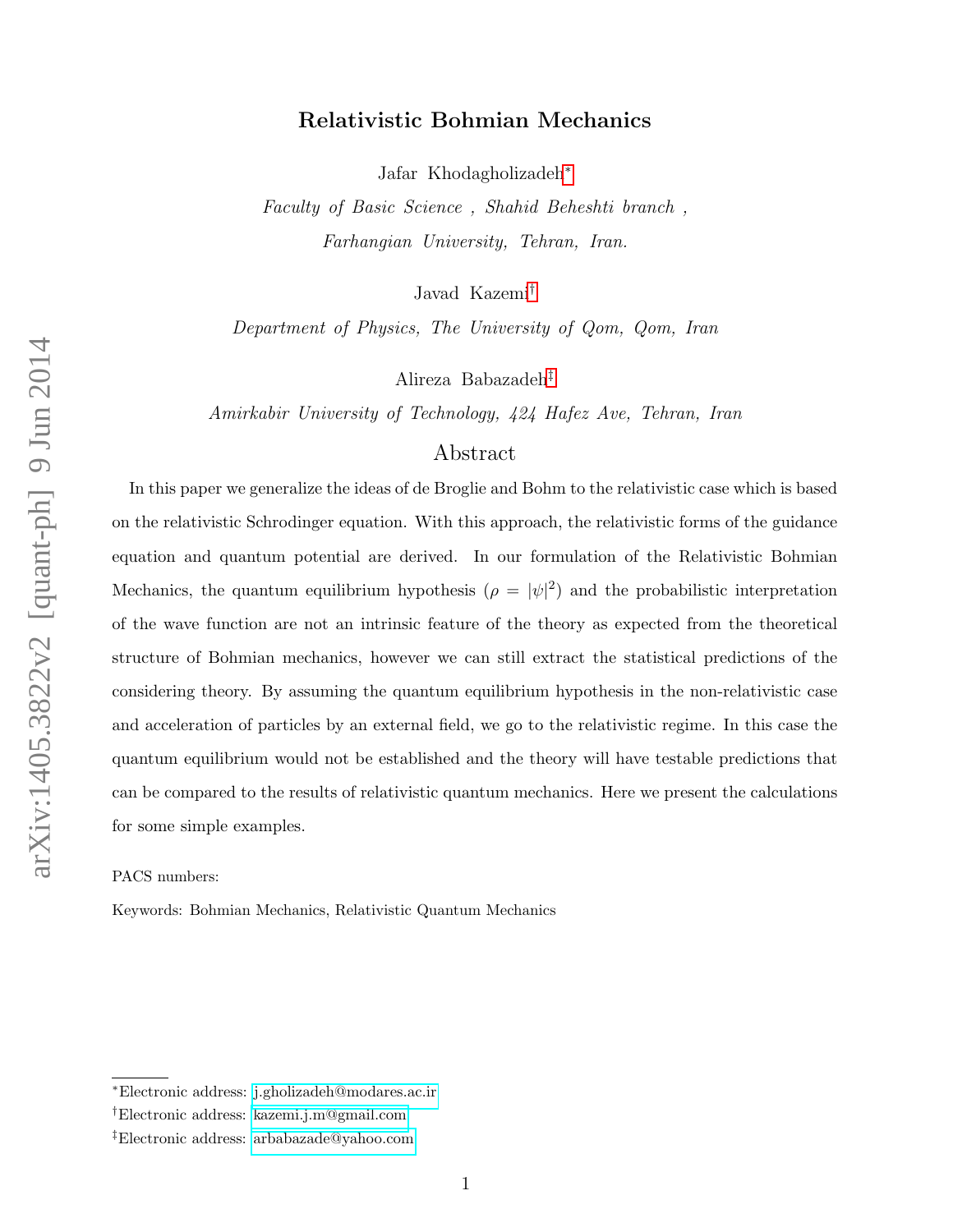## I. INTRODUCTION

One of the basic concepts of quantum mechanics widdly accepted in the scientific culture, is that natural processes are inherently non-causal  $|1|$ , although some of the contemporary physicists such as Lorentz, de Broglie, Schrodinger, Einstein, Bohm and Bell disagreed with this view [\[2\]](#page-17-1)-[\[9\]](#page-18-0). Within this context in 1952 David Bohm presented a causal theory to describe quantum systems which is known Bohmian mechanics[\[7\]](#page-18-1)-[\[10\]](#page-18-2). Beside the Copenhagen formulation this theory became also widespread and reproduced all statistical result of quantum mechanics. At first Bohmian mechanics was formulated by de Broglie between 1923 and 1927[\[3\]](#page-17-2) and then in 1952 Bohm completed it independently and answered many questions related to the theory of de Broglie[\[10\]](#page-18-2)-[\[12\]](#page-18-3). Despite its nonrelativistic nature, Bohmian mechanics has been very successful and consistent but there are also some technical and principal problems. Some attempts have been made to formulate its relativistic generation [\[9\]](#page-18-0) but most of these efforts have not been very successful<sup>[9]</sup>, [\[16\]](#page-18-4)-[\[22\]](#page-19-0). In this paper we introduce a new relativistic derivation of the Bohmian mechanics that enables us to go beyond the predictions of the standard quantum mechanics which is empirically testable. At first, we give a brief review of the concepts and formalisms of nonrelativistic Bohmian Mechanics and then we develop the relativistic case.

## II. NON RELATIVISTIC BOHMIAN MECHANICS

In the de Broglie-Bohm mechanics, a quantum system is formed from particles in addition to waves and particles move in well-defined trajectories. In this theory, quantum effects are explained by the aid of a quantum force which is exerted on a particle from the  $\psi$  field and using this coupled dynamics, some wave-like behaviors are transferred from the  $\psi$  field to the particle. In Bohmian Mechanics probability is not considered as an intrinsic property but the stochastic characteristics of quantum effects are explained by the aid of initial stochastic conditions [\[10\]](#page-18-2)-[\[12\]](#page-18-3). The de Broglie-Bohm mechanics gives a thorough explanation for all quantum phenomena and even some phenomena which seem to be queer. Atomic transitions and measurement processes in the Copenhagen interpretation will have very simple and comprehensible explanations in de Broglie-Bohm formulation[\[9\]](#page-18-0), [\[13\]](#page-18-5). In order to have a better comprehension of this model, the following explanation could be helpful.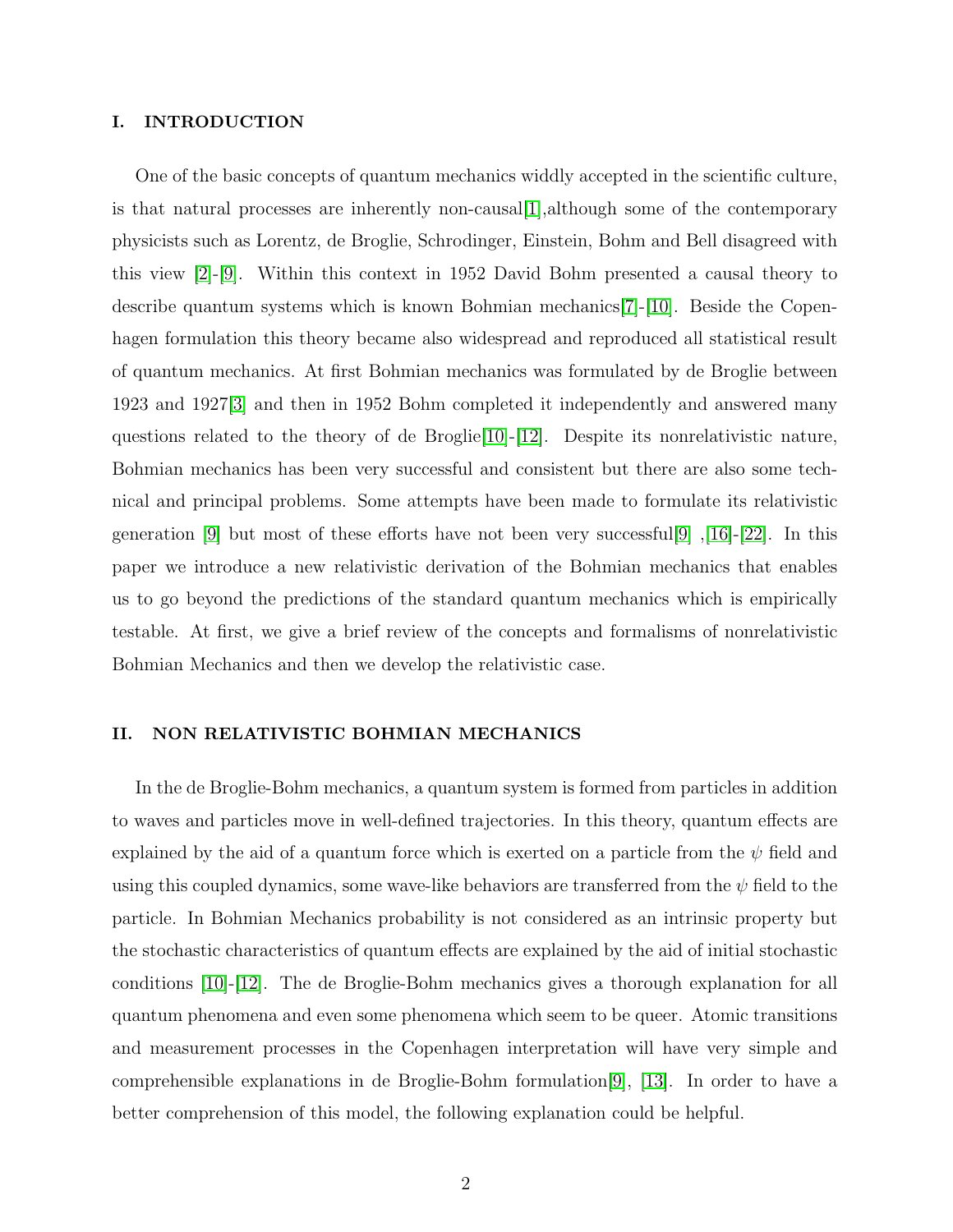Bohm derived equations by replacing the polar form of the wave function  $\psi = Re^{\frac{iS}{\hbar}}$ within the Schrodinger equation, and separating the real and imaginary parts:

<span id="page-2-0"></span>
$$
\frac{\partial R^2}{\partial t} + \vec{\nabla} . (R^2 \frac{\vec{\nabla} S}{m}) = 0 \tag{1}
$$

<span id="page-2-1"></span>
$$
\frac{\partial S}{\partial t} + \frac{1}{2m} (\vec{\nabla}S)^2 + U(x) - \frac{\hbar^2}{2m} \frac{\nabla^2 R}{R} = 0
$$
\n(2)

Bohm considered eq.[\(1\)](#page-2-0) as the continuity equation and eq.[\(2\)](#page-2-1) as a generalized Hamilton-Jacobi equation. The last term in eq. [\(2\)](#page-2-1) is the same term which was called as Quantum Potential by Bohm called  $Q$ . We also recall that in the Hamilton-Jacobi formulation, the action gradient S , is equal to the particle momentum  $\vec{P} = \vec{\nabla} S$ . With regard to the relationship between velocity and momentum in nonrelativistic mechanics we have

<span id="page-2-2"></span>
$$
\vec{v} = \frac{\vec{\nabla}S}{m} \tag{3}
$$

In addition, eq.  $(3)$  is in harmony with the interpretation of eq.  $(1)$  as the continuity equation. These simple equations made just an adequate theme for Bohm to present a deterministic interpretation of quantum mechanics. Bohm assumed that the phase of the wave function would give us the particles velocity, in accordance to the eq. [\(3\)](#page-2-2). Thus by having the equation for the time revolution of the phase of the wave function (the Schrdingers equation), the velocity of the particle can be determined at every moment and calculate its trajectory using the initial location. Therefore Bohm considered this a causal dynamics for the movement of particles through realistic trajectories. In order to compare this theory to classical mechanics, one ought to calculate the acceleration of particles in its Bohmian trajectories :

$$
m\frac{d\vec{v}}{dt} = m(\frac{\partial}{\partial t} + \vec{v}.\vec{\nabla})\vec{v} = \vec{\nabla}\frac{\partial S}{\partial t} + (\vec{\nabla}S.\vec{\nabla})\vec{\nabla}S
$$
\n(4)

Using eq.  $(2)$ :

$$
m\frac{d\vec{v}}{dt} = -\vec{\nabla}(U+Q)
$$
 (5)

As we can see, particles in Bohmian trajectories are influenced by a quantum potential in addition to the classical potential. Bohm considered this quantum potential as the difference between quantum mechanics and classical mechanics. After a short introduction we will review theoretical structure and the mathematical formalism of non-relativistic Bohmian mechanics considering more details in the next section.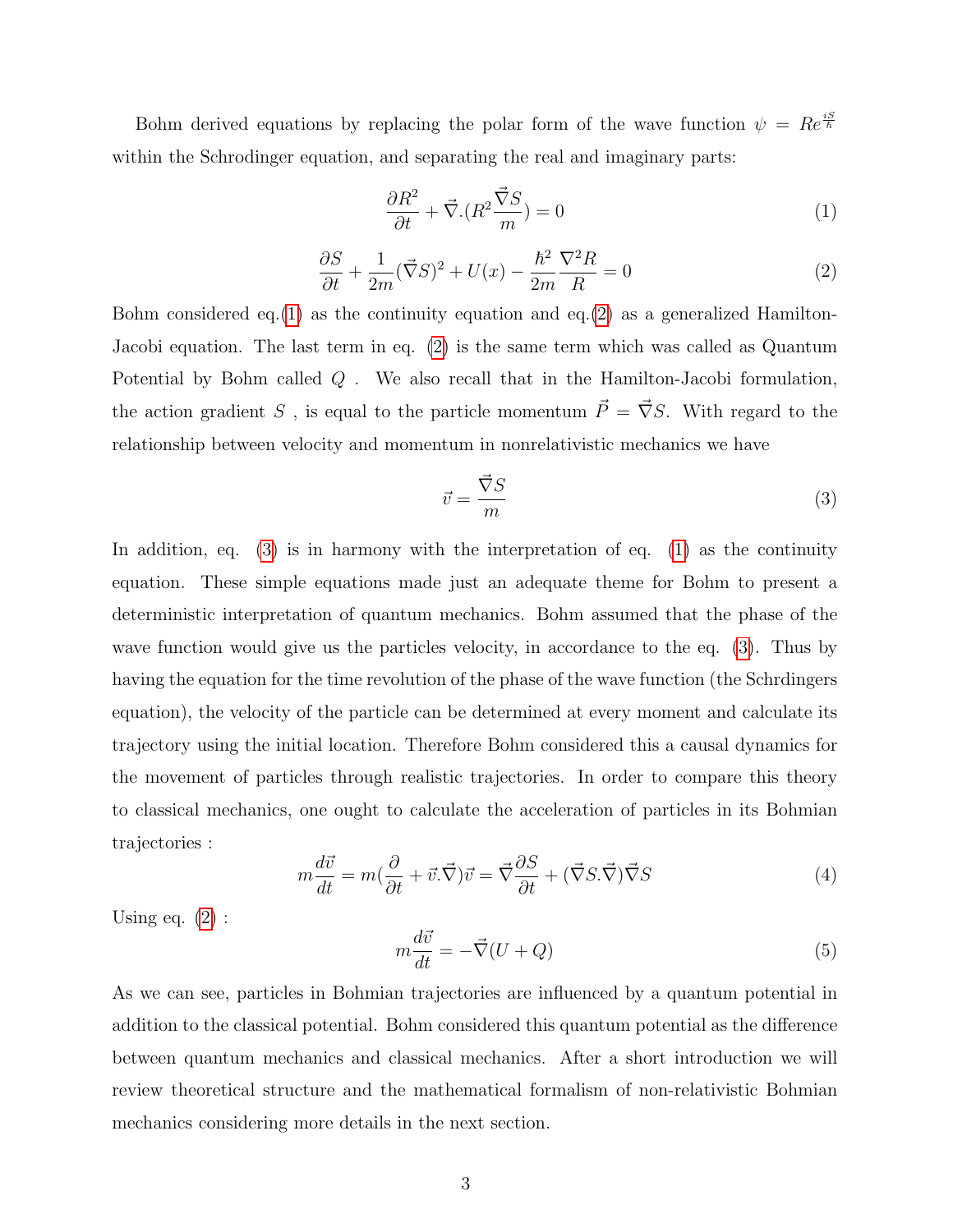#### A. Bohmian Mechanics: The minimal approach

In order to formulate the Bohmian mechanics axiomatically, we use an approach known as the minimal approach. This approach has its roots in de Broglies works and some further developments by some physicists like Zanghi, Goldstein and Durr[\[11\]](#page-18-6)-[\[14\]](#page-18-7). In this approach, the state of a quantum system is determined by the pair  $(\vec{X}, \psi)$ . In which  $\psi$  is the wave function and  $\vec{X}$  determines the location of the particle. In this formalism, two first order differential equations (as axioms) are assumed ; one for the time evolution of the particles location and another for the wave function [\[11\]](#page-18-6). Regarding the polar form of the wave function,  $\psi = Re^{\frac{iS}{\hbar}}$ , the time evolution equations are given below:

## 1. First Axiom: The equation of motion of a particle (guidance equation)

The following equation which is known as the guidance equation is considered as the equation of motion of a particle:

<span id="page-3-0"></span>
$$
\frac{d\vec{X}(t)}{dt} = \frac{\vec{\nabla}S}{m} \big|_{x=X(t)} \tag{6}
$$

Although it is common that in de Broglie-Bohm formulation, eq. [\(6\)](#page-3-0) is considered as an independent axiom, some aouthers tried to derive it from some predicates such as Galilean Invariance, time reversibility and simplicity [\[14\]](#page-18-7). It is indeed quite clear that regarding the Hamilton-Jacobi formulation for describing motion of the particles, the equation  $\vec{P} = \vec{\nabla}S$ is trivial.

## 2. Second Axiom: The time revolution equation of the wave function

In Bohmian mechanics as well as standard quantum mechanics, Schrdinger s equation is considered for the time revolution of the wave function:

$$
i\hbar \frac{\partial \psi}{\partial t} = \frac{-\hbar^2}{2m} \nabla^2 \psi + U(x)\psi \tag{7}
$$

The first and second axioms establish a deterministic dynamics for motion of a particle. Of course careful attention is needed to the fact that by knowing the exact initial location of the particle, its location in all future will be determined uniquely, and by knowing the initial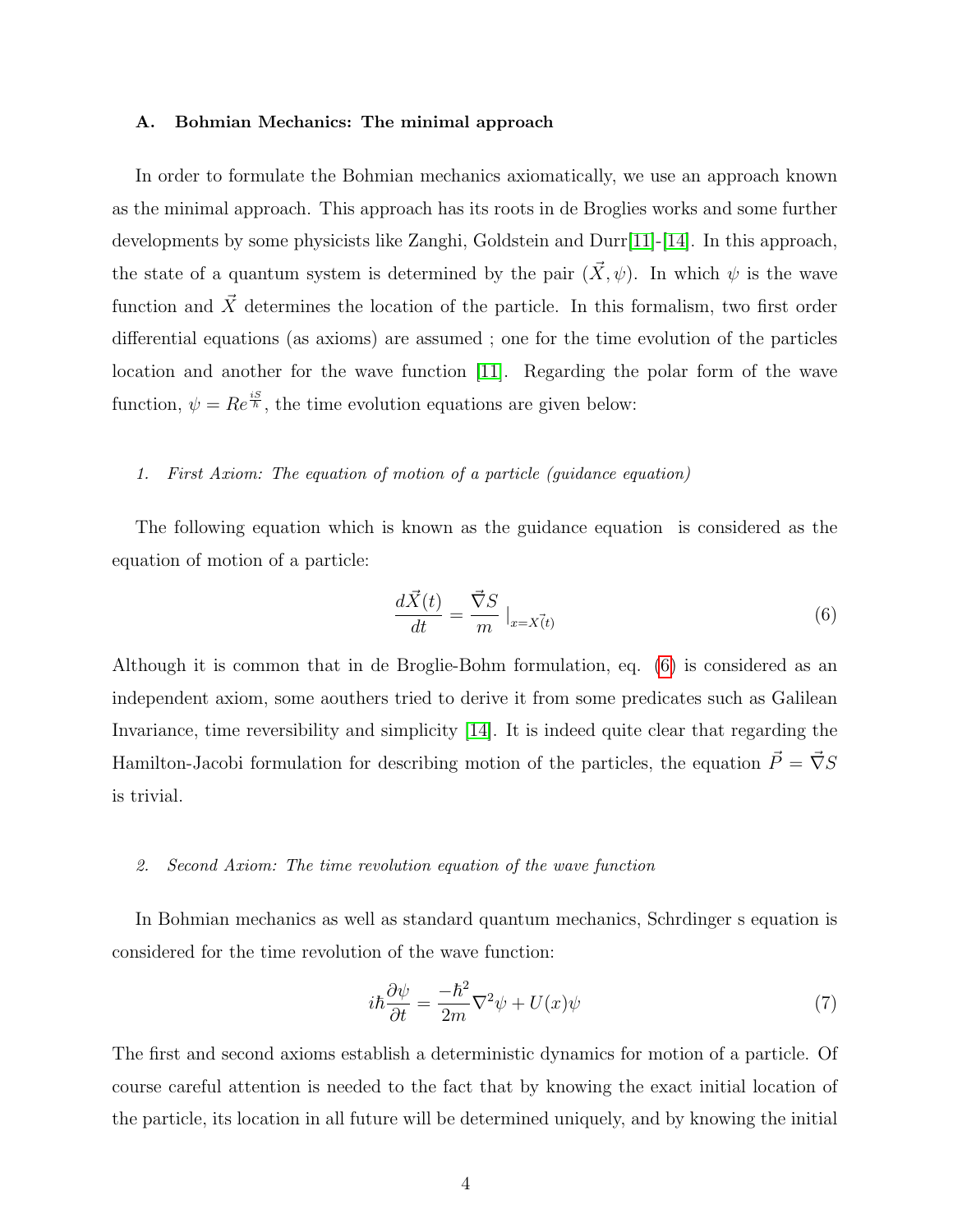location of the particle statistically, the further locations of the system will be known to us statistically.

# 3. Third Axiom: Quantum Equilibrium

The statistical distribution of the initial location of particles is considered as follows:

<span id="page-4-0"></span>
$$
\rho_0 = |\psi_0|^2 \tag{8}
$$

where  $\rho_0$  is initial probability density of the particle and  $\psi_0$  is the initial wave function of the system. Their assumption that eq.[\(8\)](#page-4-0)applies, is known as the quantum equilibrium. Attention is needed here that by assuming eq. [\(8\)](#page-4-0) in one moment, will also applies in the furthertimes, which is a result of the first and second axioms. In fact, the first and second axioms direct the particles in trajectories in which  $|\psi|^2$  is preserved as the probability density as time passes. This issue causes consistency between the statistical results of this theory and the standard quantum mechanics [\[9\]](#page-18-0), [\[12\]](#page-18-3). At first this property for the distribution function  $|\psi|^2$  was introduced by de Broglie in 1927 and was later explicitly formulated by Durr and called equivariance [\[14\]](#page-18-7). It has been shown that the only local function of  $\psi$  which has the equivariance property is  $|\psi|^2$  [\[24\]](#page-18-8).

Of course, some efforts have been made to show that the third axiom results from simple assumptions. As an example, the relaxation of an arbitrary distribution function  $\rho$  to the quantum equilibrium distribution  $(\rho \longrightarrow |\psi|^2)$  has been studied by several researchers [\[25\]](#page-19-1)-[\[33\]](#page-19-2). Some authors have also considered the explanation of this distribution functions as the concept of "typicality " [\[11\]](#page-18-6), [\[14\]](#page-18-7). Such studies have somewhat justified the concept of " quantum equilibrium" .

Regarding what was remarked so far, we should say that the probability interpretation of the wave function is not an intrinsic part of Bohmian theory and this theory is completely sensible even without such a concept. In fact in Bohmean theory,  $\psi$  is considered as a real field which has as influence upon the dynamics of particles and the relation between the wave function and the location probability density plays only a secondary role in wave function. The assumption of the quantum equilibrium is only added in order to produce results similar to the standard quantum mechanics.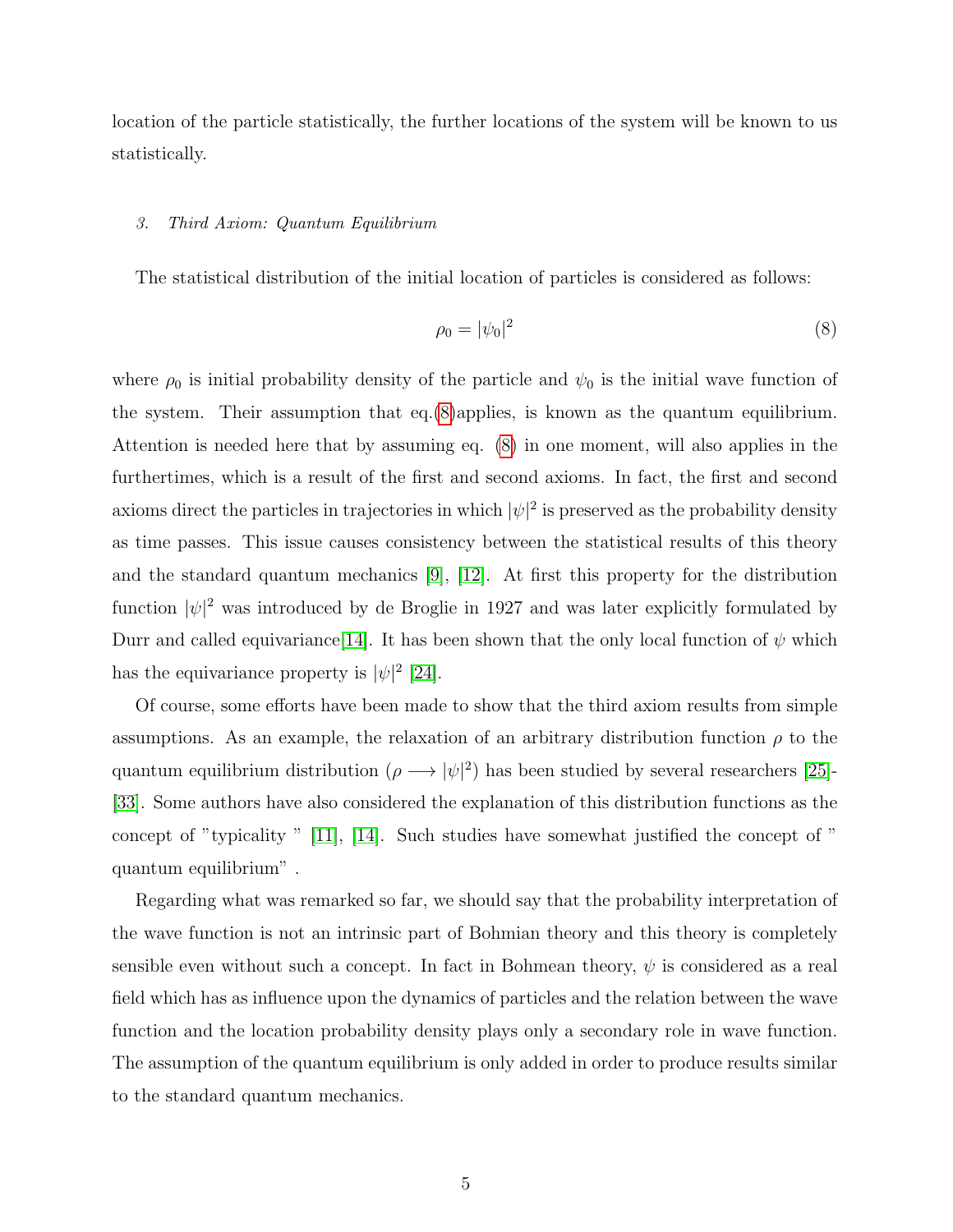## III. RELATIVISTIC GENERATION OF DE BROGLIE-BOHM MECHANICS

Bohmian theory was quite successful at non-relativistic but the attempt to extend the causal interpretation to relativistic quantum mechanics are not successful. As we know relativistic particles with zero spin are described by the Klein-Gordon equation but there is an incompatibility of the Klein-Gordon equation with a probabilistic interpretation of the wave function. Therefore describing particles in the framework of Bohmian mechanics as well as standard quantum mechanics is an essential problem, similarly defining the velocity field (guidance equation) based on the Klein-Gordon equation is a fundamental problem[\[9\]](#page-18-0). Despite these problems, efforts have been made to generalize relativistic Bohmian mechanics and some of these efforts have been partially successful [[\[16\]](#page-18-4), [\[18\]](#page-18-9)-[\[22\]](#page-19-0)] but not satisfactory enough. In this paper we present a simple relativistic generalization of the de Broglie-Bohm theory based on the relativistic Schrodinger equations.

#### A. Postulate of relativistic Bohemian mechanics

We consider a minimalist approach for the formulation of the relativistic Bohmian mechanics as a non-relativistic theory with an equation for the time evolution of the wave function and an equation for the time evolution of the particle position which is affected by the wave function.

#### 1. Time evolution equation of the wave function

We consider the relativistic Schrdinger equation for the time evolution of the wave function:

<span id="page-5-1"></span>
$$
i\hbar \frac{\partial \psi}{\partial t} = \sum_{k=0}^{\infty} a_k \hbar^{2k} \nabla^{2k} \psi \tag{9}
$$

The above equation is obtained from the relativistic dispersion relation with  $E = i\hbar \partial/\partial t$ and  $\vec{p} = -i\hbar\nabla$ :

<span id="page-5-0"></span>
$$
E = \sqrt{c^2 \vec{p}^2 + m_0^2 c^4} = \sum_{k=0}^{\infty} a_k p^{2k}:
$$
 (10)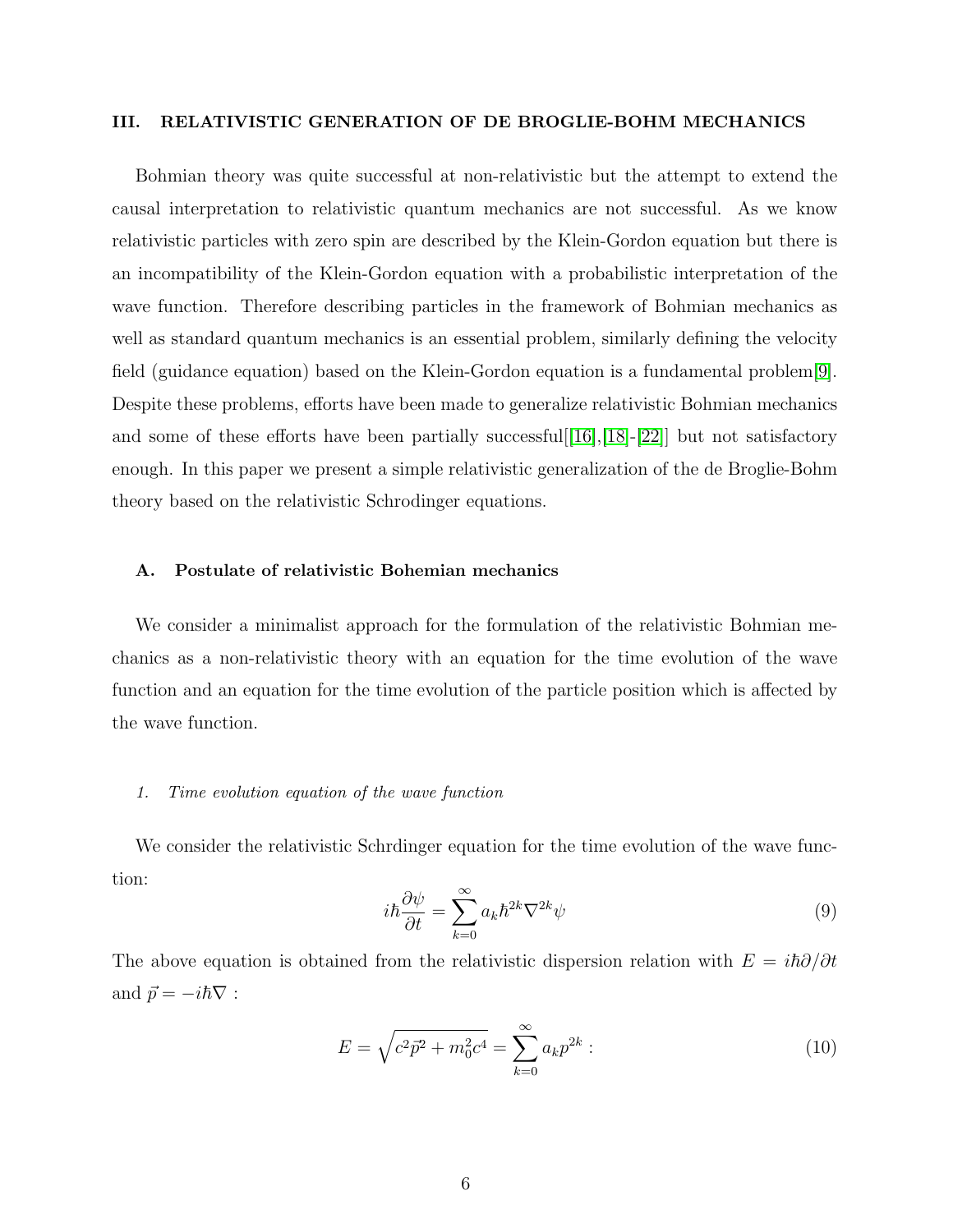where  $a_k = (m_0 c^2 (-1)^k \frac{1}{2k-1})$ 1  $\frac{1}{2^{2k}} \frac{(2k)!}{k!}$  $\frac{dE}{k!}$ . If the series does not converge we can use a form of the integral-differential of the relativistic Schrodinger equation :

<span id="page-6-0"></span>
$$
i\hbar \frac{\partial \psi}{\partial t} = \int_{-\infty}^{+\infty} K(x - x^{'}) \psi(x^{'}) dx^{'}
$$
 (11)

where

$$
K(x) = \frac{N_1(ix/l_0) - N_1(-ix/l_0)}{4ix/l_0}
$$
\n(12)

and  $N_1$  is the Neumann function. It is easy to show that if the Eq.[\(10\)](#page-5-0) is convergent the Eq.[\(9\)](#page-5-1) is equivalent to Eq.[\(11\)](#page-6-0). Also Eq.(11) is derived individually from the following assumptions :

- $\star$  The equation is linear.
- $\star$  The equation is of first order with respect to time.
- $\star$  The equation leads to the relativistic dispersion relation for plane wave:

$$
\omega(k) = \sqrt{c^2(\hbar k)^2 + m_0^2 c^4} \tag{13}
$$

where  $\omega$  is a frequency of the wave function and k is the wave number.

## 2. The equation of motion of particles

For the formulation of the relativistic Bohmian mechanics we consider  $\vec{p} = \vec{\nabla}S$  as the law of particle motion where  $S$  is the action in Hamilton-Jacobi theory and the relativistic relation between momentum and velocity is  $\vec{p} = \frac{m_0 \vec{v}}{\sqrt{1 - \frac{v^2}{c^2}}}$ , so the relativistic equation of guidance will be

<span id="page-6-1"></span>
$$
\vec{v}_{re} = \frac{c^2 \vec{\nabla} S}{\sqrt{(\vec{\nabla} S)^2 c^2 + m_0^2 c^4}} \tag{14}
$$

the above relation is the relativistic generalization of de Broglie guidance equation and it becomes in the first approximation the usual nonrelativistic guidance equation :

$$
|\frac{\vec{\nabla}S}{m_0c}| \ll 1 \Longrightarrow v \approx \frac{\vec{\nabla}S}{m_0}
$$
\n(15)

Equations [\(9\)](#page-5-1) and [\(14\)](#page-6-1) are the basic principles of the theory which can be established as a causal dynamics for particles motion. In the following with some example we will discuss the content of the theory and show its relationship with the corresponding nonrelativistic cases.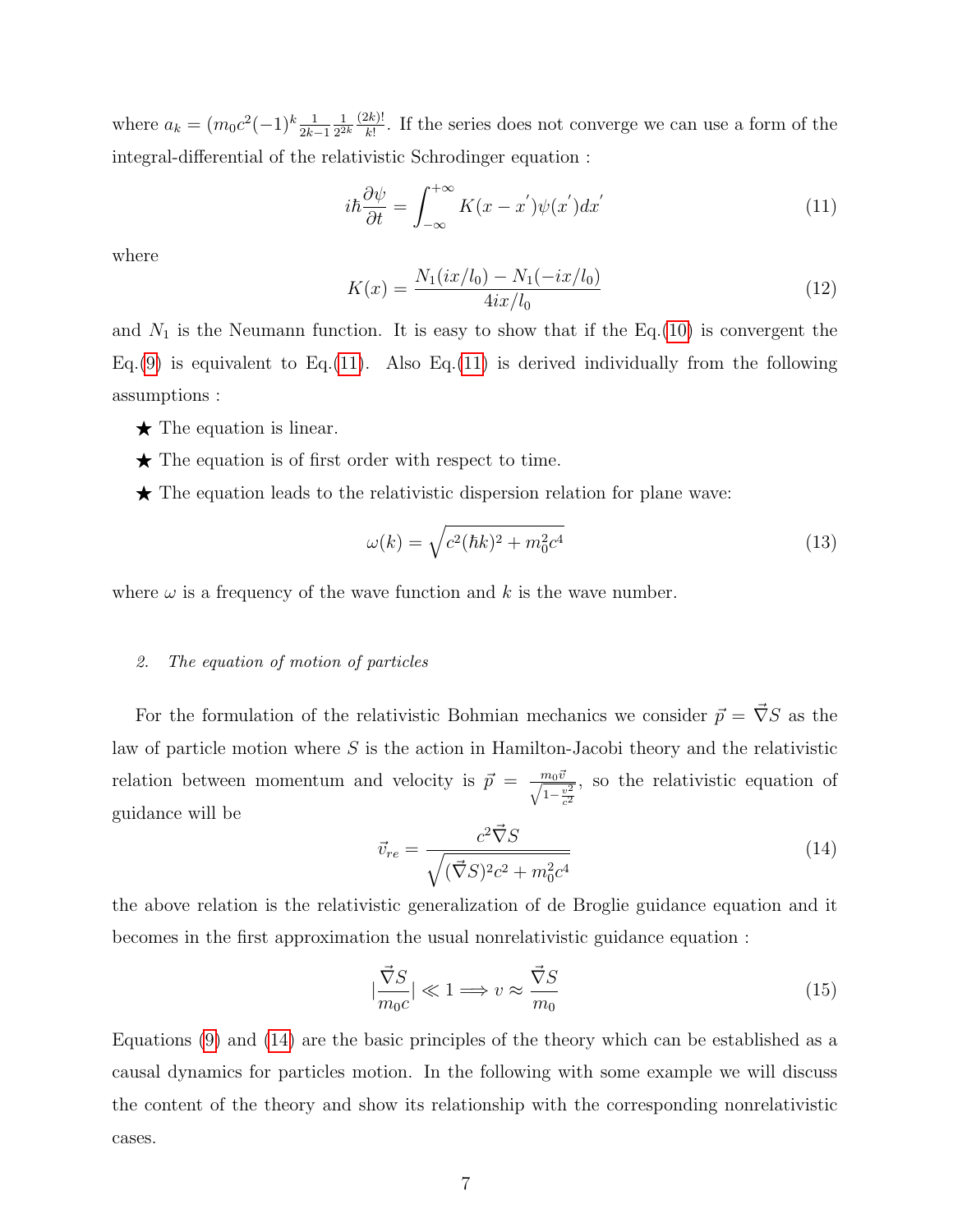## 3. Example: Plane Waves

At first we investigate a plane wave:

$$
\psi(\vec{x},t) = Ae^{i(\vec{k}.\vec{x}-\omega_k t)}\tag{16}
$$

where  $\omega_k = \frac{1}{\hbar} \sqrt{(\hbar k)^2 c^2 + m_0 c^4}$  is a the frequency of the wave function and k is the wave number. Energy and momentum of the particles are usual given by:

$$
\vec{p} = \vec{\nabla}S = \hbar \vec{k} \tag{17}
$$

and

$$
E := -\frac{\partial S}{\partial t} = \sqrt{(\hbar k)^2 c^2 + m_0^2 c^4} \tag{18}
$$

from Eq.[\(14\)](#page-6-1) the particle trajectory is

$$
\vec{x}(t) = \frac{\hbar \vec{k}c^2}{\sqrt{(\hbar \vec{k})^2 c^2 + m_0^2 c^4}} t + \vec{x}_0
$$
\n(19)

Thus particles move uniformly and their speed are less than the speed of the light.

To investigate the superposition of plane waves, we consider the wave function of a system as a superposition of two wave functions:

$$
\psi(\vec{x},t) = A[\psi_1(\vec{x},t) + b\psi_2(\vec{x},t)]
$$
\n(20)

which  $\psi_j(\vec{x}, t)$  is

$$
\psi_j(\vec{x}, t) = e^{i(\vec{K}_j \cdot \vec{x} - \omega_{k_j} \cdot t)} \qquad , \qquad j = 1, 2 \tag{21}
$$

where  $\omega_{\vec{k}_j} = \frac{1}{\hbar} \sqrt{(\hbar \vec{k}_j)^2 c^2 + m_0^2 c^4}$ .

$$
A = |A| e^{i\varphi} \qquad , \qquad b = |b| e^{i\delta} \qquad (22)
$$

A and b are complex constants that  $|b|$  determines the relative amplitude of the waves. Using Eq.[\(14\)](#page-6-1), the relativistic equation of particles motion is obtained as follows:

$$
\frac{dx(t)}{dt} = \frac{\frac{\hbar c^2 (\vec{k}_1 + |b|^2 \vec{k}_2 + |b| (\vec{k}_1 + \vec{k}_2) \cos \xi)}{1 + |b|^2 + 2|b| \cos \xi}}{\sqrt{c^2 (\frac{\hbar (\vec{k}_1 + |b|^2 \vec{k}_2 + |b| (\vec{k}_1 + \vec{k}_2) \cos \xi)}{1 + |b|^2 + 2|b| \cos \xi})^2 + m_0 c^4}}}|_{x=x(t)} \tag{23}
$$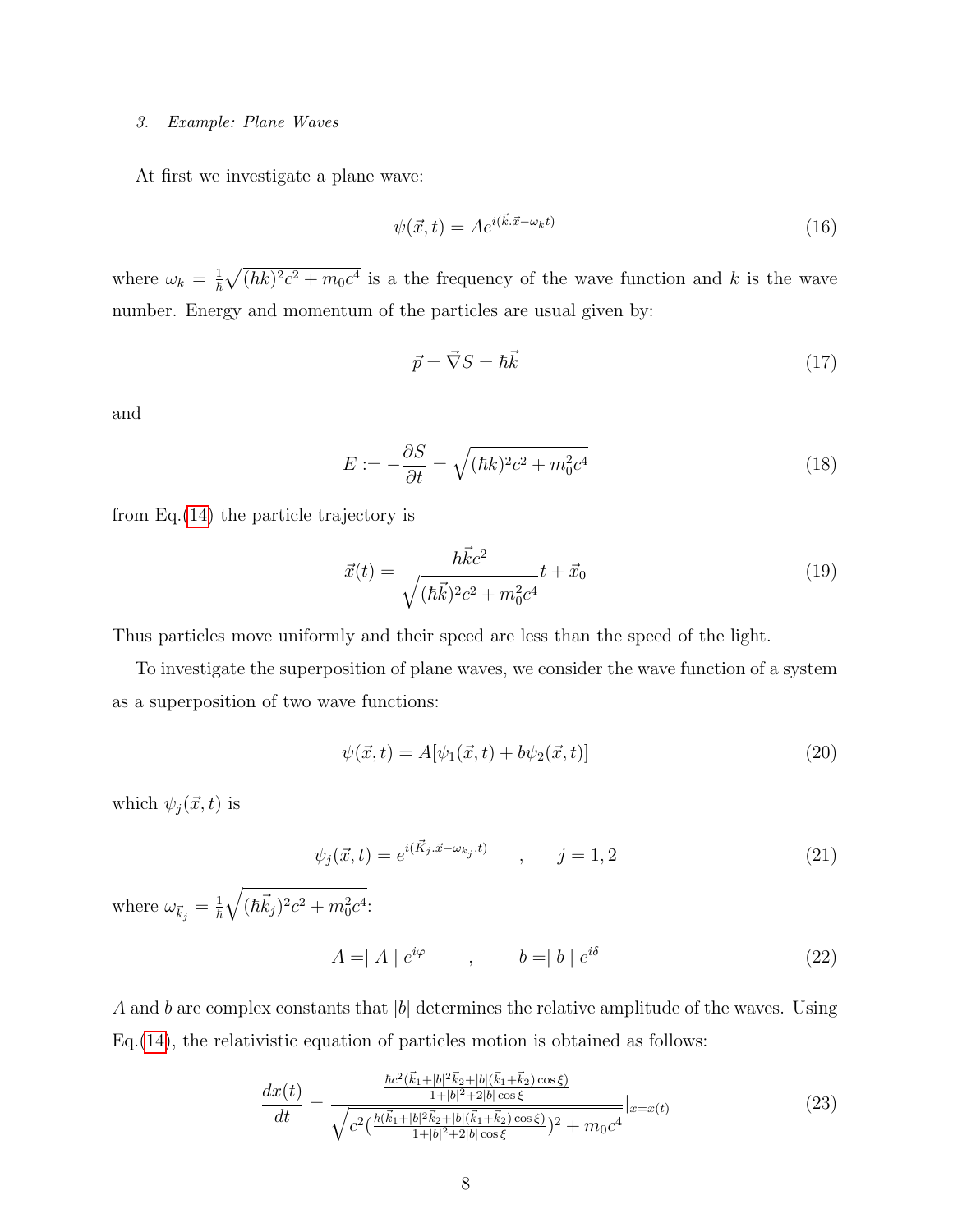where

$$
\xi \equiv (\vec{k}_2 - \vec{k}_1) . \vec{x} - (\omega_{k_2} - \omega_{k_1})t - \delta \tag{24}
$$

is the relative phase. In the nonrelativistic case, the equation of motion is

<span id="page-8-0"></span>
$$
\frac{dx_{nr}(t)}{dt} = \frac{\hbar}{m_0} \frac{\vec{k}_1 + |b|^2 \vec{k}_2 + |b|(\vec{k}_1 + \vec{k}_2) \cos \xi_{nr}}{1 + |b|^2 + 2|b| \cos \xi_{nr}}
$$
(25)

where  $\xi_{nr}$  is

$$
\xi_{nr} \equiv (\vec{k}_2 - \vec{k}_1).\vec{x} - (\frac{\hbar \vec{k}_2^2}{2m} - \frac{\hbar \vec{k}_1^2}{2m})t - \delta \tag{26}
$$

as expected when  $\hbar k_{1,2} \ll m_0c$  i.e. the Compton wavelength is much shorter than the de Broglie wavelength and the relativistic equation of motion becomes the nonrelativistic eq.[\(25.](#page-8-0)

## 4. Example: Particle in the Box

We consider a particle in this potential:

$$
v(x) = \begin{cases} \infty & x < 0 \text{ and } x > L \\ 0 & 0 \le x \le L \end{cases} \tag{27}
$$

The eigenstates and eigenvalues of the system are obtained from the equation  $(\sum_{k=0}^{\infty} a_k \frac{\partial^2}{\partial x^{2k}})\psi_n(x) = E_n \psi_n(x)$  with the boundary condition  $\psi(L) = \psi(0) = 0$ :

<span id="page-8-1"></span>
$$
E_n = \sqrt{\left(\frac{n\pi\hbar}{L}\right)^2 c^2 + m_0^2 c^4} \tag{28}
$$

and

$$
\psi_n(L) = A_n \sin(\frac{2n\pi x}{L})
$$
\n(29)

The eigenstates are identical with the non-relativistic case but the relativistic eigenvalues differ from the nonrelativistic eigenvalues and as expected if the size of the potential well is large compared to the Compton wavelength, the nonrelativistic eigenvalue derived with extension of [\(28\)](#page-8-1) to a the first order approximation is:

$$
\frac{l_c}{L} \ll 1 \qquad \longrightarrow \qquad E_n \approx m_0 c^2 + \frac{n^2 \pi^2 \hbar^2}{2m_0 L^2} \tag{30}
$$

where  $l_c \equiv \frac{\hbar}{mc}$  $\frac{\hbar}{m_0c}$  is the Compton wavelength. As it is obviously, stationary states (energy eigenfunction) are real so the Bohmian velocity of particles would be zero. To evalute the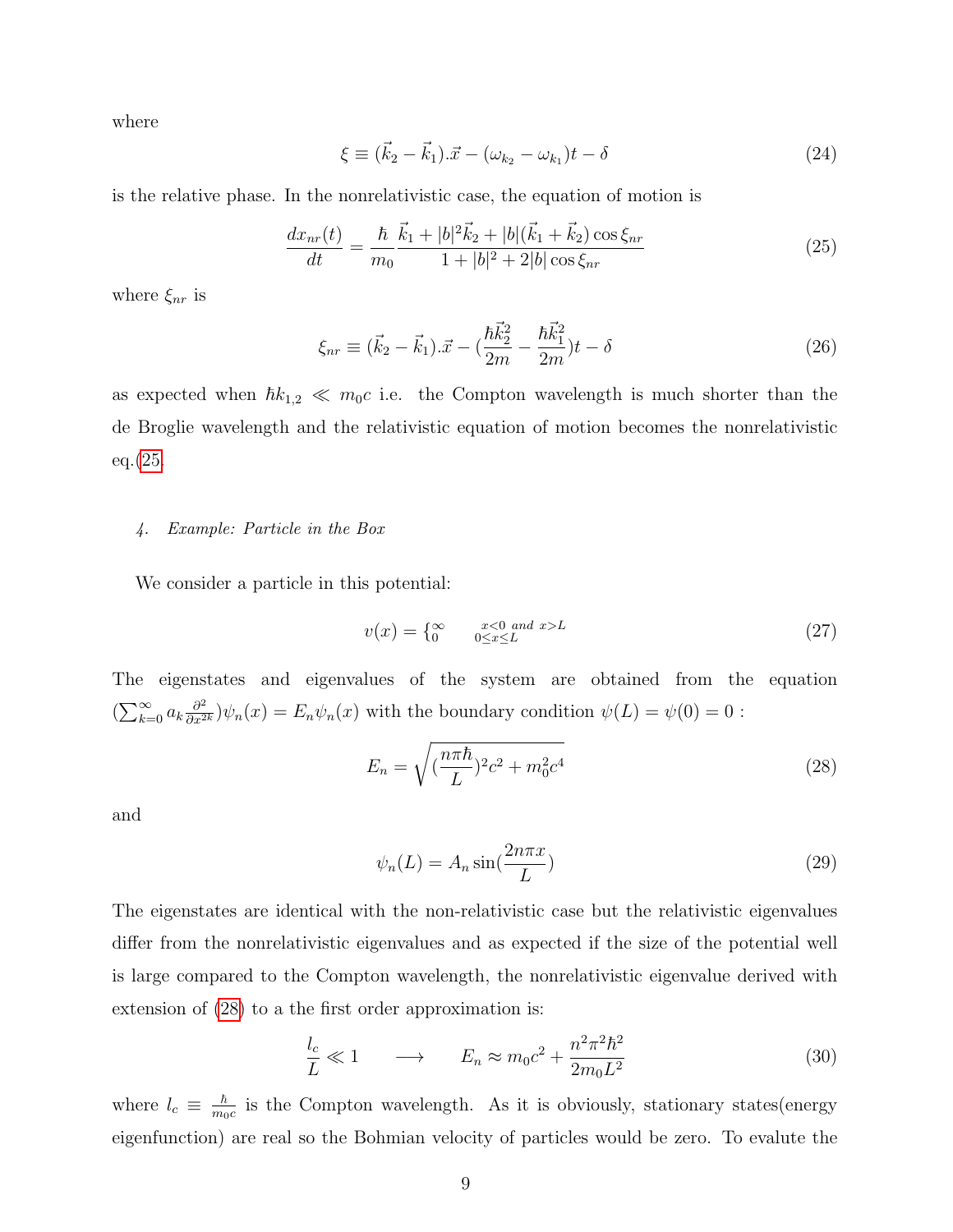Bohmian trajectories we consider the superposition of the ground state and the first excited state :

$$
\psi(x,t) = \psi_1(x)e^{-\frac{iE_1t}{\hbar}} + \psi_2(x)e^{-\frac{iE_2t}{\hbar}}
$$
\n(31)

It can be easily shown that the relativistic guidance equation [\(14\)](#page-6-1) with condition  $l = \frac{L}{l}$  $l_c$ becomes the nonrelativistic equation(6). In figure 1. the relativistic and nonrelativistic trajectories of particles for different values of dimensionless quantity  $l = \frac{L}{l}$  $\frac{L}{l_c}$  with initial position  $x_0 = \frac{L}{2}$  $\frac{L}{2}$  are drawn. When the length of the box, e.g. L is small compared to the Compton wavelength ,relativistic and nonrelativistic trajectories are separated and when L is much larger than the Compton wavelength, the relativistic trajectories are consistent with the nonrelativistic case.

## B. Force and the Relativistic Quantum Potential

In this section we want to calculate the relativistic formulation of the quantum force according to definition. We have

$$
\vec{F} = \frac{d\vec{p}}{dt} = (\frac{\partial}{\partial t} + \vec{v}.\vec{\nabla})\vec{p}
$$
\n(32)

from  $\vec{p} = \vec{\nabla} S$  and eq.[\(14\)](#page-6-1) and we have

$$
\vec{F} = \nabla \left(\frac{\partial S}{\partial t}\right) + \left(\frac{c^2}{\sqrt{(\vec{\nabla}S)^2 c^2 + m_0^2 c^4}}\right) (\vec{\nabla}S \cdot \vec{\nabla}) \vec{\nabla}S \tag{33}
$$

substituting  $\psi = Re^{i\frac{S}{\hbar}}$  in the relativistic Schrdinger equation and separating the real and the imaginary parts we have

$$
\frac{\partial}{\partial t} + \eta = 0 \tag{34}
$$

<span id="page-9-0"></span>
$$
\frac{\partial S}{\partial t} + \zeta = 0\tag{35}
$$

where  $\eta$  and  $\zeta$  are

$$
\eta \equiv \frac{-1}{\hbar} \sum_{n=0}^{\infty} a_n Im[\frac{\vec{\nabla}^{2n} (R \exp \frac{iS}{\hbar})}{\exp \frac{iS}{\hbar}}]
$$
(36)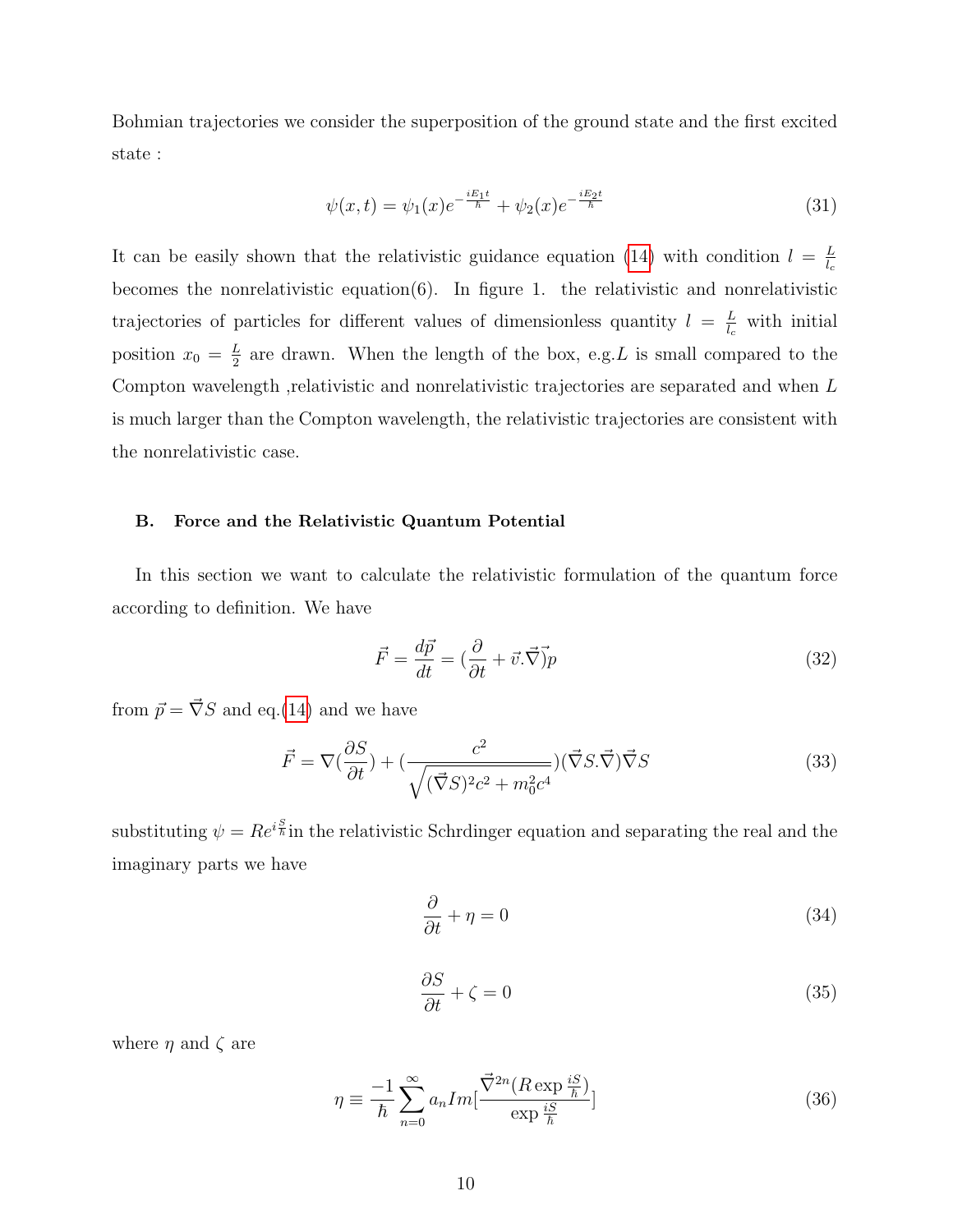

FIG. 1: relativistic Bohemian trajectories (red lines) and nonrelativistic (blue lines) for different values of the box length (L) are plotted. At the limit  $\frac{L}{l_c} \longrightarrow \infty$  relativistic trajectories are consistent with nonrelativistic trajectories.

$$
\zeta \equiv \sum_{n=0}^{\infty} a_n Re\left[\frac{\vec{\nabla}^{2n}(R \exp{\frac{iS}{\hbar}})}{R \exp{\frac{iS}{\hbar}}}\right]
$$
(37)

and therefor the force can be written as follow

$$
\vec{F} = -\vec{\nabla}(\zeta) + \left(\frac{c^2}{\sqrt{(\vec{\nabla}S)^2 c^2 + m_0^2 c^4}}\right) (\vec{\nabla}S \cdot \vec{\nabla}) \vec{\nabla}S
$$
\n(38)

It can easily shown that the curl of the second term of the right hand side of above equation is zero, then it can be defined as the gradiant of a function  $\xi$ :

$$
(\frac{c^2}{\sqrt{(\vec{\nabla}S)^2 c^2 + m_0^2 c^4}}) (\vec{\nabla}S \cdot \vec{\nabla}) \vec{\nabla}S = -\vec{\nabla}(\xi)
$$
 (39)

where  $\xi$  is

$$
\xi = -\sqrt{(\vec{\nabla}S)^2 c^2 + m_0^2 c^4} \tag{40}
$$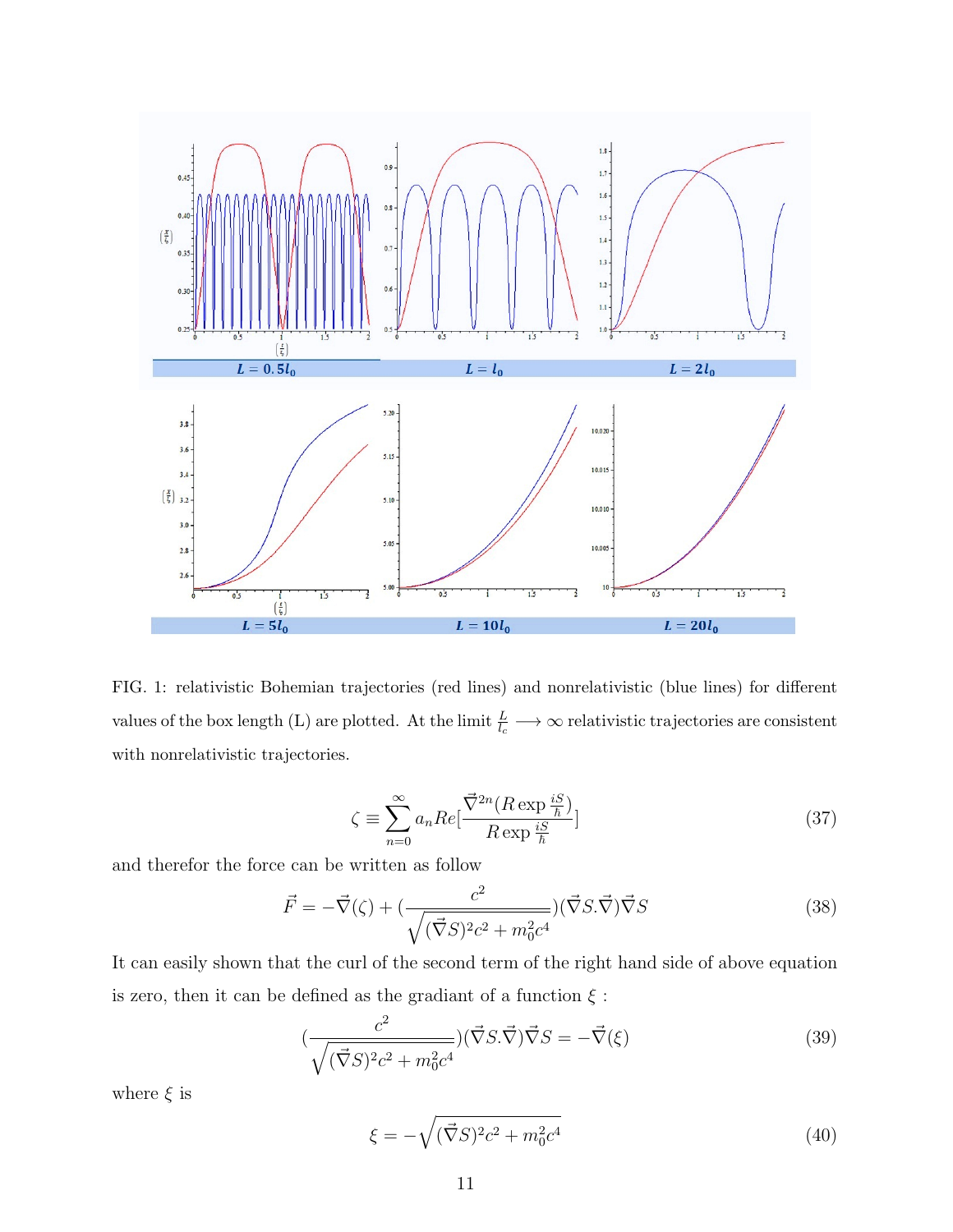We can rewrite the quantum force based on the quantum potential

$$
\vec{F} = -\vec{\nabla}(Q_{re})\tag{41}
$$

in the above relation, the relativistic quantum potential  $Q_{re}$  is defined as :

$$
Q_{re} \equiv \zeta + \xi \tag{42}
$$

Therefore the relativistic quantum potential is a functional of  $R$  and  $S$ :

$$
Q_{re}[R,S] = \sum_{n=0}^{\infty} a_n Re[\frac{\vec{\nabla}^{2n}(R \exp{\frac{iS}{\hbar}})}{R \exp{\frac{iS}{\hbar}}}] - \sqrt{(\vec{\nabla}S)^2 c^2 + m_0^2 c^4}
$$
(43)

By substitution of  $\zeta$  in eq.[\(35\)](#page-9-0) we have

<span id="page-11-1"></span>
$$
\frac{\partial S}{\partial t} + \left(\sqrt{(\vec{\nabla}S)^2 c^2 + m_0^2 c^4}\right) + Q_{re} = 0\tag{44}
$$

The equation above is the relativistic form of the Hamilton-Jacobi equation that has been modified by the relativistic quantum potential. In order to see that  $Q_{re}$  has the role of an energy, it is better to consider the stationary state (eigenstate of energy) which is the solution of time independent relativistic Schrdinger equation i.e.  $\hat{H}_{RE} \psi = E \psi$  and  $\psi(\vec{r}, t)$  is

$$
\psi(\vec{r},t) = \psi_0(\vec{r})e^{\frac{-iEt}{\hbar}} \tag{45}
$$

so

<span id="page-11-0"></span>
$$
\frac{\partial S}{\partial t} = -E \qquad , \qquad \frac{\partial R}{\partial t} = 0 \tag{46}
$$

By substituting eq.[\(46\)](#page-11-0) in [\(44\)](#page-11-1) we have

$$
(\sqrt{(\vec{\nabla}S)^{2}c^{2} + m_{0}^{2}c^{4}}) + Q_{re} = E
$$
\n(47)

The statement above shows that the total energy of the particle is equal to the sum of the kinetic energy (relativistic) and relativistic quantum potential energy,  $Q_{re}$ . The relativistic quantum potential introduced in this paper has a similar role as a nonrelativistic quantum potential in the Bohmian theory .

Note that in the stationary state according to eq.[\(46\)](#page-11-0), the quantum potential is time independent (*i.e.*  $\frac{\partial Q_{re}}{\partial t} = 0$ ) and the total energy of particles in Bohmian trajectories is conserved. Furthermore the quantity E in [\(46\)](#page-11-0) is constant and independent of time and position so all particles of the ensemble have equal energy E. For more clarification lets consider a very simple example.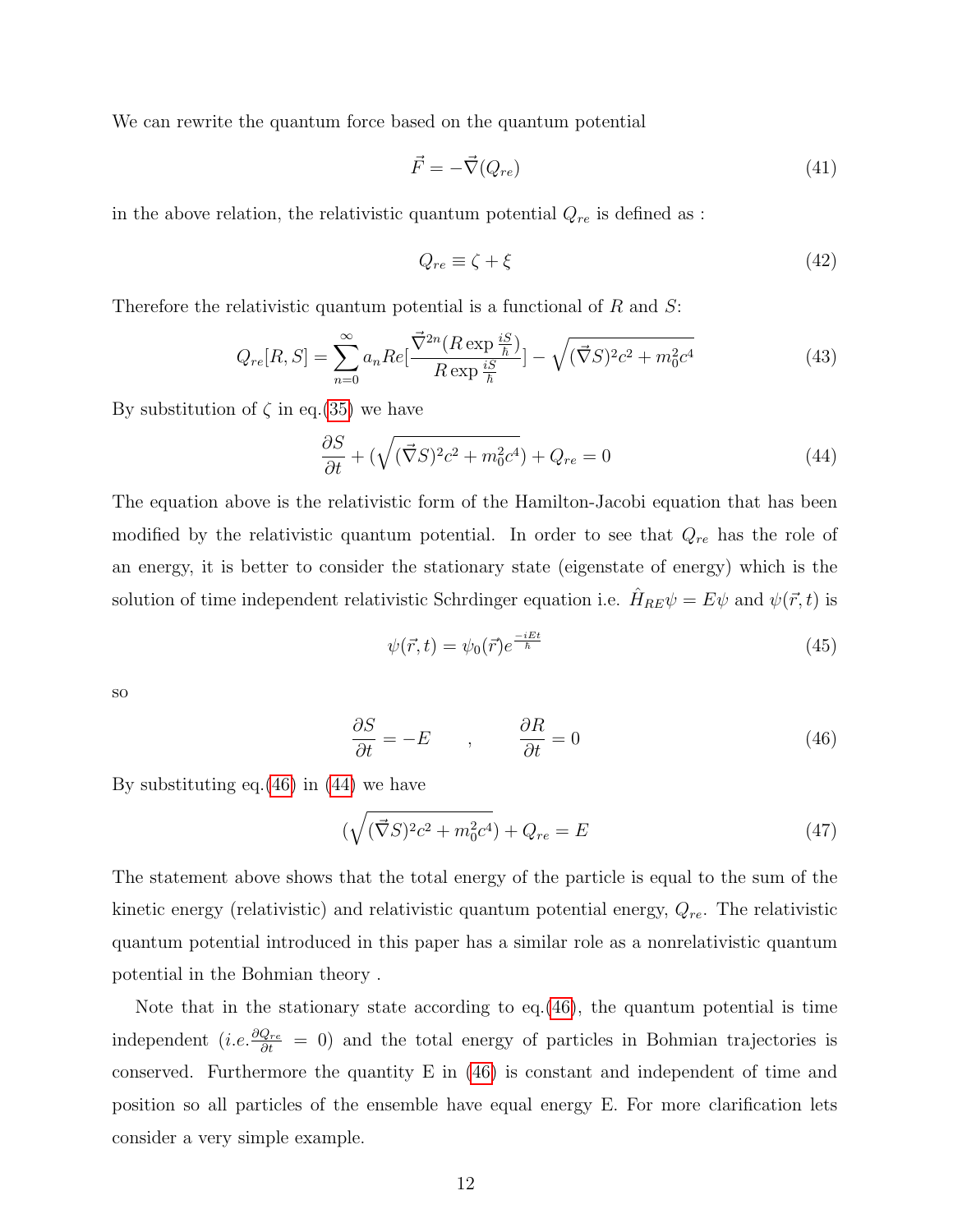#### 1. Particle in Box

We consider a particle in an infinite potential well( 3-dimensional cube)

$$
V(x) = \begin{cases} 0 & 0 \le x, y, z \le L \\ \infty & \text{other} \end{cases} \tag{48}
$$

In this case the eigenstate and eigenvalue of energy using the relativistic Schrdinger equation will be as

$$
E_n = \sqrt{\left[ \left( \frac{n_x \pi \hbar}{L} \right)^2 + \left( \frac{n_y \pi \hbar}{L} \right)^2 + \left( \frac{n_z \pi \hbar}{L} \right)^2 \right] c^2 + m_0^2 c^4} \tag{49}
$$

and

<span id="page-12-0"></span>
$$
\psi_n(x, y, z) = A_n \sin(\frac{n_x \pi \hbar}{L}) \sin(\frac{n_y \pi \hbar}{L}) \sin(\frac{n_z \pi \hbar}{L}) \tag{50}
$$

In the expression above  $n = (n_x, n_y, n_z)$  has been considered. Whenever as in this example, the wave function of the system is real, the quantum potential takes the simple form

<span id="page-12-1"></span>
$$
Q_{re} = \sum_{k=0}^{\infty} a_k \hbar^{2k} \frac{\nabla^{2k} R}{R}
$$
\n(51)

The quantum potential above has been extracted by Atigh et al. ([\[23\]](#page-19-3)) by using a variational principle. After substituting [\(50\)](#page-12-0) in [\(51\)](#page-12-1) we have

<span id="page-12-2"></span>
$$
Q_{re} = \sum_{k=0}^{\infty} a_k \hbar^{2k} \left[ \left( \frac{n_x \pi \hbar}{L} \right)^2 + \left( \frac{n_y \pi \hbar}{L} \right)^2 + \left( \frac{n_z \pi \hbar}{L} \right)^2 \right]^k - m_0 c^2 \tag{52}
$$

in this case  $\vec{\nabla}S = 0$ , so Bohm velocity and kinetic energy of the particle is zero and the total energy of the particle will be only the quantum potential energy. Therefore from series [\(52\)](#page-12-2) we have

$$
E_n = m_0 c^2 + Q_{re} = \sqrt{\left[ \left( \frac{n_x \pi \hbar}{L} \right)^2 + \left( \frac{n_y \pi \hbar}{L} \right)^2 + \left( \frac{n_z \pi \hbar}{L} \right)^2 \right] c^2 + m_0^2 c^4}
$$
(53)

where the result is the same as the energy of the mode number of n.

### 2. Weak relativistic regime and the approximate formulation

The formulation of Bohmian mechanics introduced in the previous section is extracted from relativistic energy-momentum dispersion equation, i.e.  $E = \sqrt{c^2(\vec{p})^2 + m_0^2 c^4}$ . The relativistic Schrodinger equation is derived from the quantization of this equation:

$$
E = \sum_{k=0}^{\infty} a_k \bar{p}^{2k} \tag{54}
$$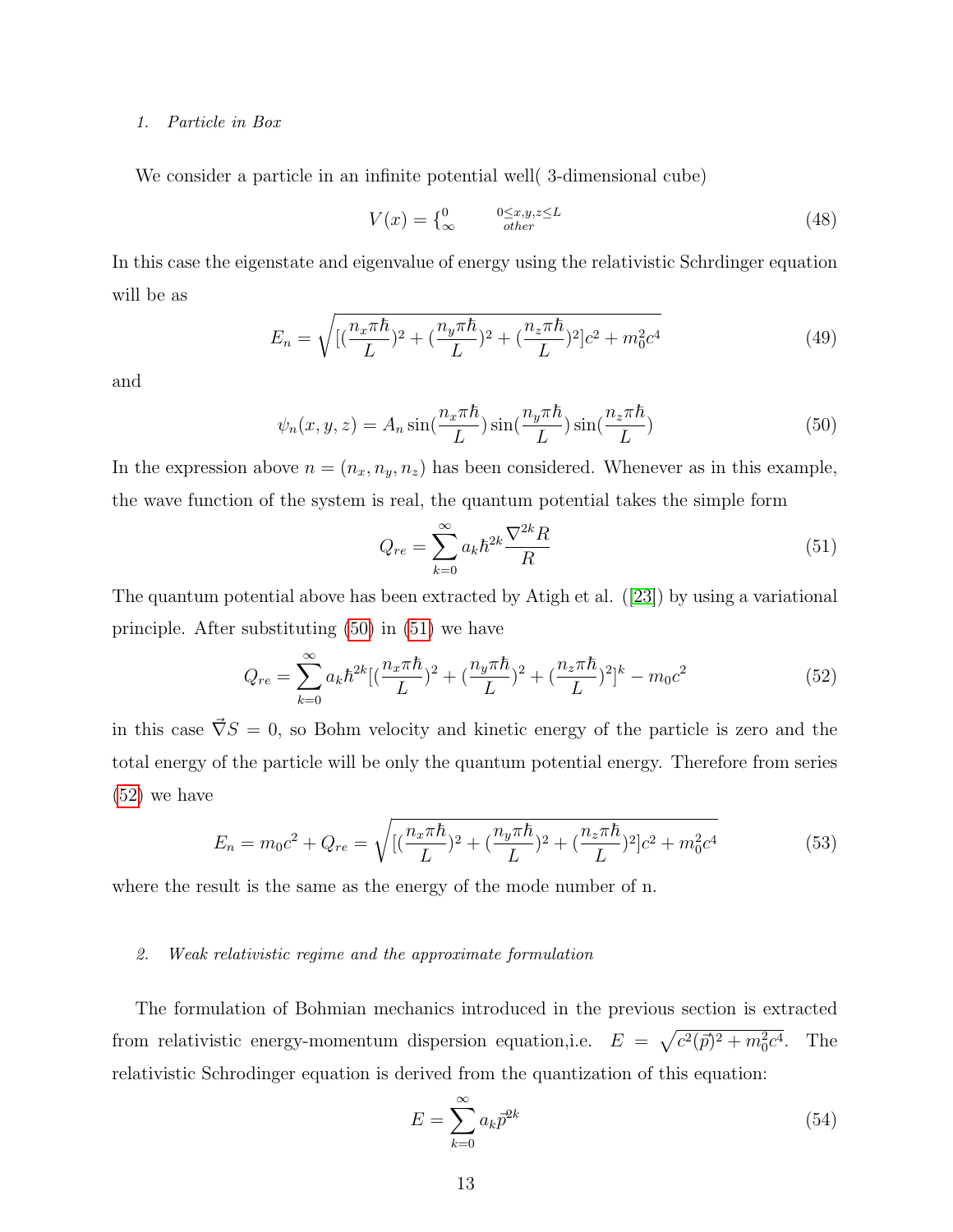with  $\vec{p} \longrightarrow -i\hbar \vec{\nabla}$  and  $E \longrightarrow i\hbar \frac{\partial}{\partial t}$  we have

<span id="page-13-0"></span>
$$
i\hbar\frac{\partial\psi}{\partial t} = \sum_{k=0}^{\infty} a_k \hbar^{2k} \vec{\nabla}^{2k} \psi
$$
\n(55)

the relation between the particle velocity and momentum can be derived from the dispersion equation:

<span id="page-13-1"></span>
$$
\vec{v} = \frac{\partial E}{\partial \vec{p}} = \left(\sum_{k=0}^{\infty} 2ka_k \vec{p}^{2k-2}\right)\vec{p} = \sum_{k=0}^{\infty} (2ka_k(\vec{\nabla}S)^{2k-2})\vec{\nabla}S
$$
(56)

Equations [\(55\)](#page-13-0) and [\(56\)](#page-13-1) with respect to  $N = 1$  lead to the nonrelativistic Bohm theory and choosing  $N = \infty$  leads to the relativistic theory described in the previous section. Between these two extremes ,ie  $1 < N < \infty$  an approximate formulation for weakly relativistic regime can be given. For example the first modification of nonrelativistic theory taking  $N = 2$  is given by

<span id="page-13-2"></span>
$$
i\hbar \frac{\partial \psi^{(2)}}{\partial t} = m_0 c^2 \psi^{(2)} - \frac{\hbar^2}{2m_0} \vec{\nabla}^2 \psi^{(2)} + \frac{\hbar^4}{8m_0^3 c^2} \vec{\nabla}^4 \psi^{(2)}
$$
(57)

and

$$
\vec{v}^2 = (1 - \frac{1}{2} (\frac{\vec{\nabla} S^{(2)}}{m_0 c})^2) \frac{\vec{\nabla} S^{(2)}}{m_0}
$$
\n(58)

index 2 in the  $\psi^{(2)}$ ,  $Q^{(2)}$  and  $\vec{v}^{(2)}$  point out that these quantities are written in the approximation  $N = 2$ .

At this stage, to obtain a consistent theory we use the same order of approximation, both in the time evolution equation of the wave function and in the equation of particle motion. In this approximation by using the polar form of the wave function in equation [\(57\)](#page-13-2) and separation of the real and imaginary parts leads to the following equations

$$
\frac{\partial R}{\partial t} + \frac{-1}{\hbar} \sum_{n=0}^{n=2} a_n Im[\frac{\vec{\nabla}^{2n} (R \exp{\frac{iS}{\hbar}})}{\exp{\frac{iS}{\hbar}}}] = 0
$$
\n(59)

$$
\frac{\partial S}{\partial t} + \sum_{n=0}^{n=2} a_n Re[\frac{\vec{\nabla}^{2n}(R \exp{\frac{iS}{\hbar}})}{\exp{\frac{iS}{\hbar}}}] = 0
$$
\n(60)

The equation potential is given by

$$
Q^{(2)}[R,S] = \sum_{k=0}^{N=2} a_k Re[\frac{\vec{\nabla}^{2k}(R \exp{\frac{iS}{\hbar}})}{\exp{\frac{iS}{\hbar}}}] - (2a_k k(\vec{\nabla}S)^{2k-2})\vec{\nabla}S \tag{61}
$$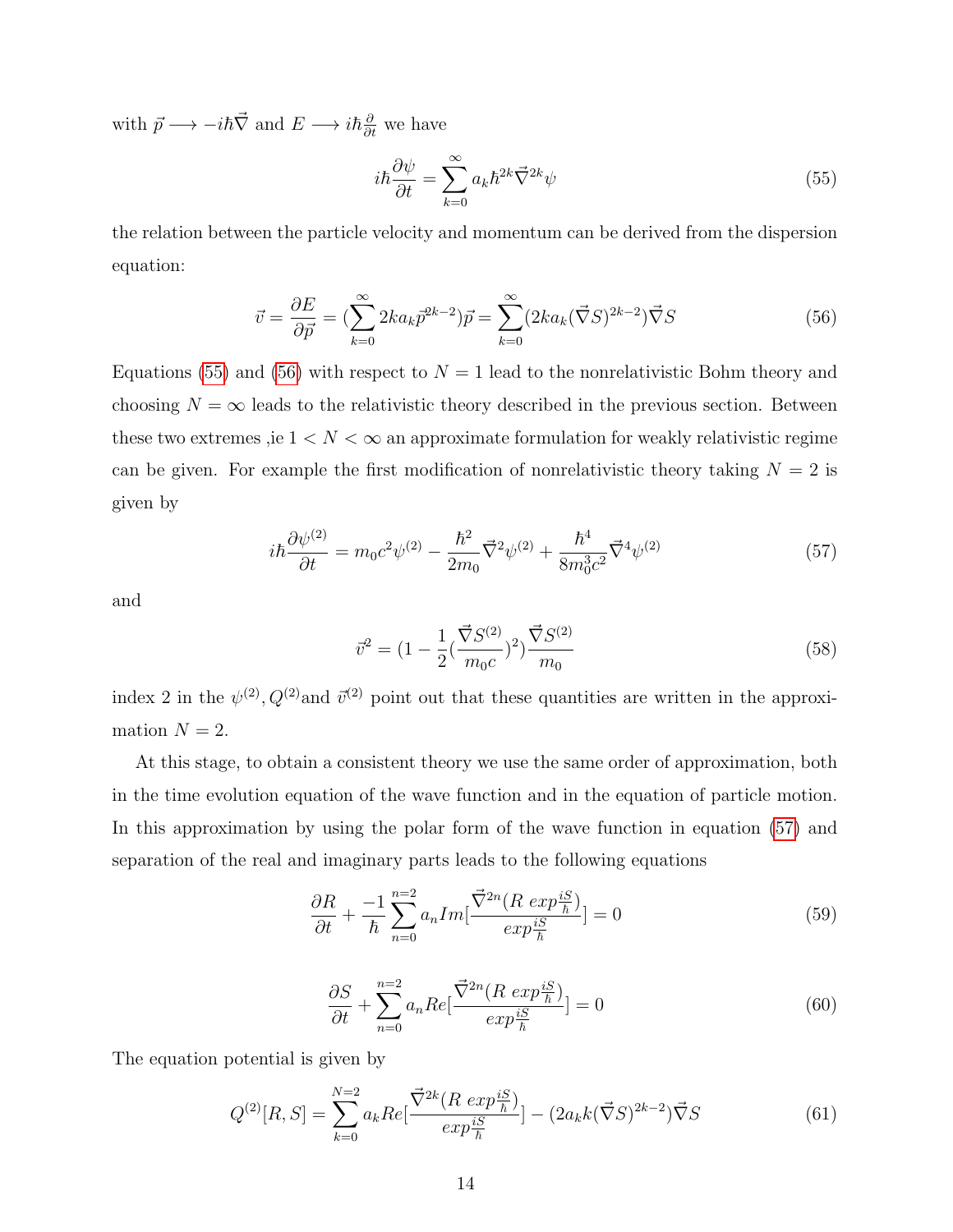# IV. TIME EVOLUTION OF THE PROBABILITY DENSITY (BEYOND QUAN-TUM EQUILIBRIUM)

Up to now we have considered a realistic trajectories for particles motion i.e, eq(1) and (14), then the time evolution of the particles density can be calculated in the relativistic regime via the continuity equation:

<span id="page-14-0"></span>
$$
\frac{\partial \rho}{\partial t} + \vec{\nabla} . (\rho \vec{v}_{re}) = 0 \tag{62}
$$

which takes the form:

$$
\frac{\partial \rho(\vec{r},t)}{\partial t} + \vec{\nabla} \cdot (\rho \frac{c^2 \vec{\nabla} S}{\sqrt{(\vec{\nabla} S)^2 c^2 + m_0^2 c^4}}) = 0
$$
\n(63)

It should be noted that the continuity equation is not derived from the wave equation but also it is the result of our realistic picture of the particles motion and we have not considered any assumption about the relationship between  $\rho$  and  $\psi$  as quantum equilibrium distribution namely it is proportionally that  $\rho$  is not equal to  $|\psi|^2$ . According to the dynamics of the wave function and particle (equations [\(14\)](#page-6-1) and [\(9\)](#page-5-1)), the assumption  $\rho = |\psi|^2$  is not a homogeneous condition that be considered as a quantum equilibrium because the relativistic Schrodinger equation leads to the following equation for the time evolution of  $|\psi|^2$ .

$$
\frac{\partial |\psi|^2}{\partial t} + \frac{-2R}{\hbar} \sum_{n=0}^{n=\infty} a_n Im[\frac{\vec{\nabla}^{2n} (R \exp{\frac{iS}{\hbar}})}{\exp{\frac{iS}{\hbar}}}] = 0 \tag{64}
$$

Therefor the evolution equations for  $\rho$  and  $|\psi|^2$  are different even in a moment if  $\rho = |\psi|^2$ is satisfied, this equality will not be established during the next times. However, the probabilistic interpretation of the wave function is not a necessary and we use the essential part of Bohm's theory and without this assumption this theory is meaningful and testable. But experience has shown that in the nonrelativistic limit, assuming  $\rho = |\psi|^2$  is established therefore in some cases, the statistical results of this theory can be extracted even in relativistic regime. For this purpose we consider a system that its initial state is nonrelativistic so in this circumstance we know  $\rho(\vec{r},0) = |\psi(\vec{r},0)|^2$  with good accuracy. Then by placing the system in an external field, the state of the system will transfer to the relativistic (weak) regime and now we want to to calculate the time evolution of the wave function and loca-tion by using equation[\(9\)](#page-5-1) and [\(14\)](#page-6-1).(namely) at any time the particle density  $\rho(\vec{r},t)$  using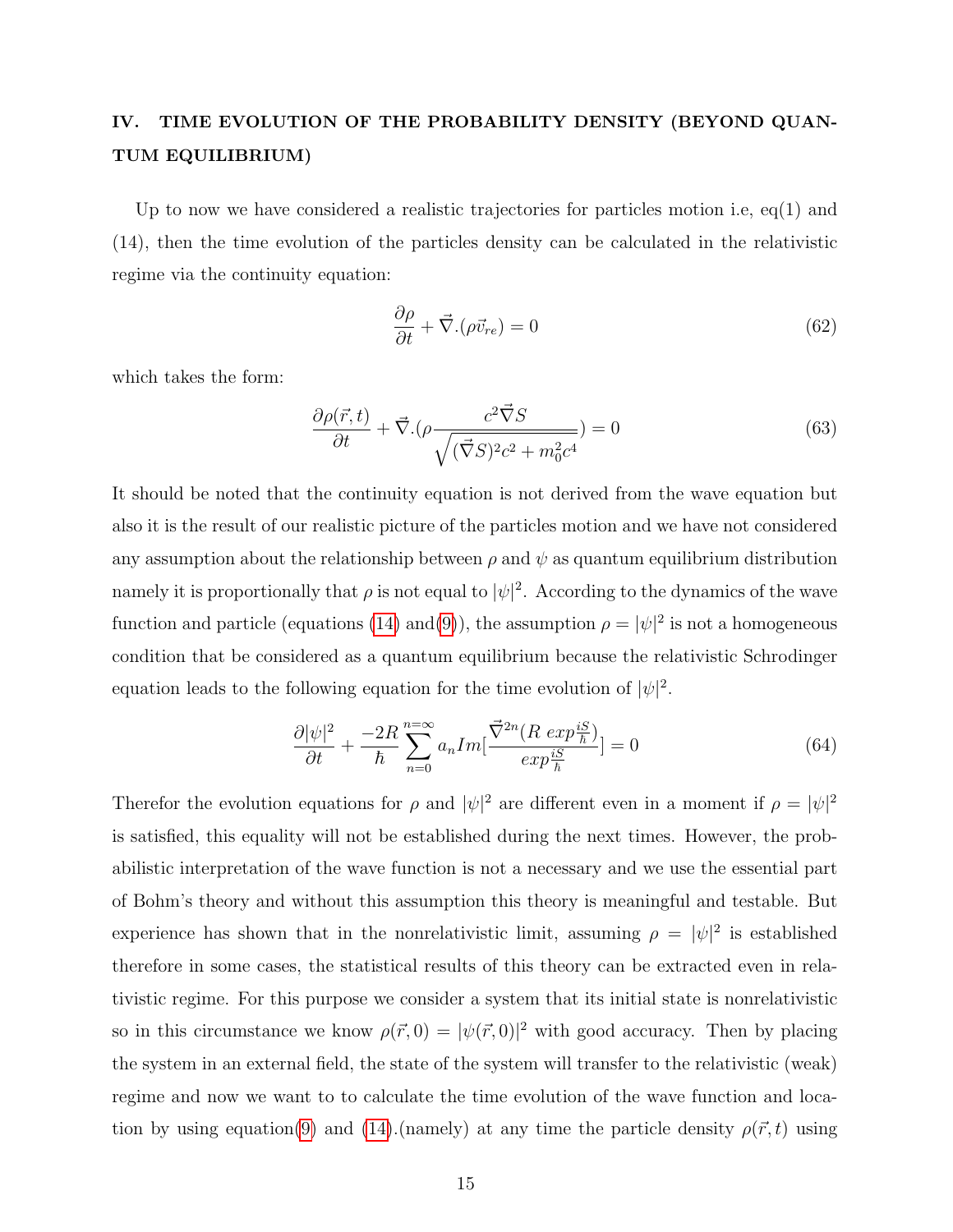the continuty equation [\(62\)](#page-14-0) and initial condition  $\rho(\vec{r},0) = |\psi(\vec{r},0)|^2$ can be calculated. It is clear that in the beginning before the system will transit to the relativistic regime, the relativistic and nonrelativistic evolution equations are identical with the good accuracy, but after the transferto the relativistic regime, the path of particles deviate from the path of the non-relativistic case and the condition  $\rho = |\psi|^2$  does not apply and it can be used as an experimental test of this theory. For example we want to consider the scattering of a particle from a potential barrier (e.g.Coulomb potential) and then we can compare the result with experimental results and the predictions of the usual relativistic quantum mechanics. Another example is a particle in a potential well where the volume surrounded by the walls is shrinking. At first, the Compton wavelength of the particle is large compared to the size of the box so we are in the nonrelativistic regime and the quantum equilibrium will be established and when the box size is small, the system is transferred to the relativistic regime and the quantum equilibrium of the system from thenon-relativistic regime is removed. The results of such an experiment is computed explicitly and a deviation of  $\rho$  from  $|\psi|^2$  is derived as clear criteria for an experimental test of this formalism.

## V. RELATIVISTIC QUANTUM EQUILIBRIUM

In this section we want to generalize the assumption of quantum equilibrium to the relativistic case. Although the description of the previous section clearly show that the probability density in the relativistic case deviates from  $|\psi|^2$ . The distribution of the relativistic quantum equilibrium can be obtained from these concepts: Non-relativistic limit, Relaxation, Equivariance and Typicality. Non-relativistic limit and Relaxation are applied to derive an numerical calculation, Equivariance and Typicality are applied to perform analytical expression of relativistic quantum equilibrium. Here we describe a process based on the Equivariance concept and want to answer this equation:

What is the distribution function must be replaced by  $|\psi|^2$  as a quantum equilibrium?

At first, we investigate the concept of Equivariance more accurately. We consider a general distribution function  $\rho^{\psi}$  as a function of the wave function of the systems. Based on the evolution equation of the wave function (for example Schrdinger equation) the probability density changes with time:

$$
\rho^{\psi_0} \longrightarrow \rho^{\psi_t} \tag{65}
$$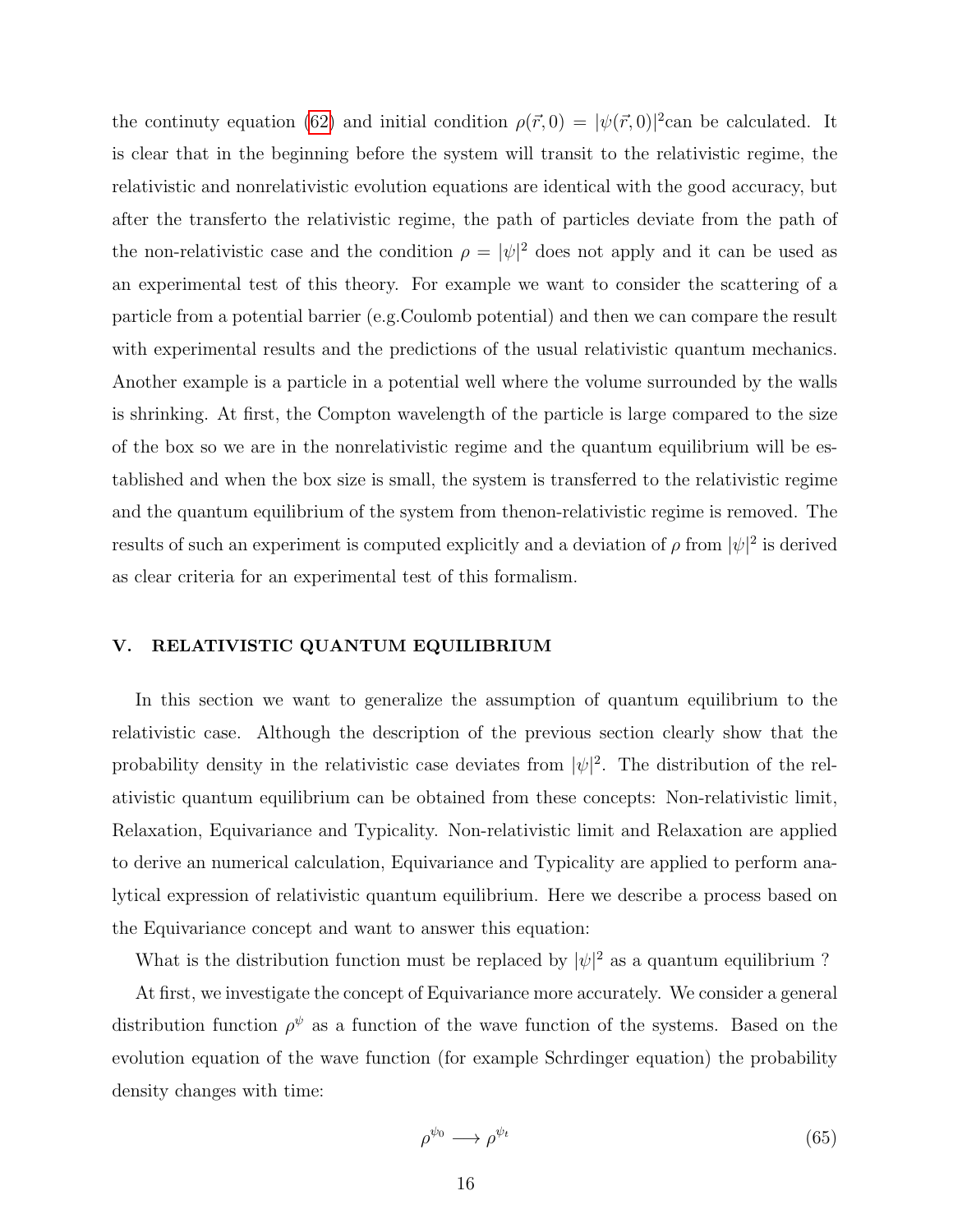on the other hand, using the continuity equation, we can examine the time evolution of the probability density:

$$
\rho^{\psi_0} \longrightarrow \rho_t^{\psi_0} \tag{66}
$$

if these two types of time evolution coincide the probability density is called Equivariancy, namely

$$
\rho_t^{\psi} = \rho_t^{\psi_0} \tag{67}
$$

As mentioned before,  $\rho^{\psi}$  satisfies in the continuity equation:

<span id="page-16-0"></span>
$$
\frac{\partial \rho^{\psi}}{\partial t} + \vec{\nabla} \rho^{\psi} . \vec{v} + \rho^{\psi} \vec{\nabla} . \vec{v} = 0
$$
\n(68)

where  $\frac{\partial \rho^{\psi}}{\partial t}$  can be calculated in terms of  $\frac{\partial \psi}{\partial t}$  and also the velocity field,  $\vec{v}$  is determined by the equation of particle motion. Therefore the equivariance distribution function can be extracted from [68.](#page-16-0) For illustration we look at this process in one dimension, where the continuity equation will be

<span id="page-16-3"></span>
$$
\frac{\partial \rho^{\psi}}{\partial t} + \frac{\partial \rho^{\psi}}{\partial x} \cdot v + \rho^{\psi} \frac{\partial v}{\partial x} = 0
$$
\n(69)

As a simplest choice we assume that the probability density is a function of wave function and is localized. Therefore by considering the polar form of the wave function :

$$
\rho^{\psi} = \rho[R, S] \tag{70}
$$

we get

<span id="page-16-1"></span>
$$
\frac{\partial \rho^{\psi}}{\partial t} = \frac{\partial R}{\partial t} \frac{\partial \rho(R, S)}{\partial R} + \frac{\partial S}{\partial t} \frac{\partial \rho(R, S)}{\partial S}
$$
(71)

and then

<span id="page-16-2"></span>
$$
\frac{\partial \rho^{\psi}}{\partial x} = \frac{\partial R}{\partial x} \frac{\partial \rho(R, S)}{\partial R} + \frac{\partial S}{\partial x} \frac{\partial \rho(R, S)}{\partial S}
$$
(72)

By putting equations [71](#page-16-1) and [72](#page-16-2) in to eq[.69](#page-16-3) we have

$$
\left(\frac{\partial R}{\partial t} + \frac{\partial R}{\partial x}v\right)\frac{\partial \rho(R, S)}{\partial R} + \left(\frac{\partial S}{\partial t} + \frac{\partial S}{\partial x}v\right)\frac{\partial \rho(R, S)}{\partial S} + \rho(R, S)\frac{\partial v}{\partial x} = 0\tag{73}
$$

 $\frac{\partial R}{\partial t}$  and  $\frac{\partial S}{\partial t}$  can be calculated from the time evolution of the wave function in the relativistic level. From above equation, the relativistic distribution function is obtained, which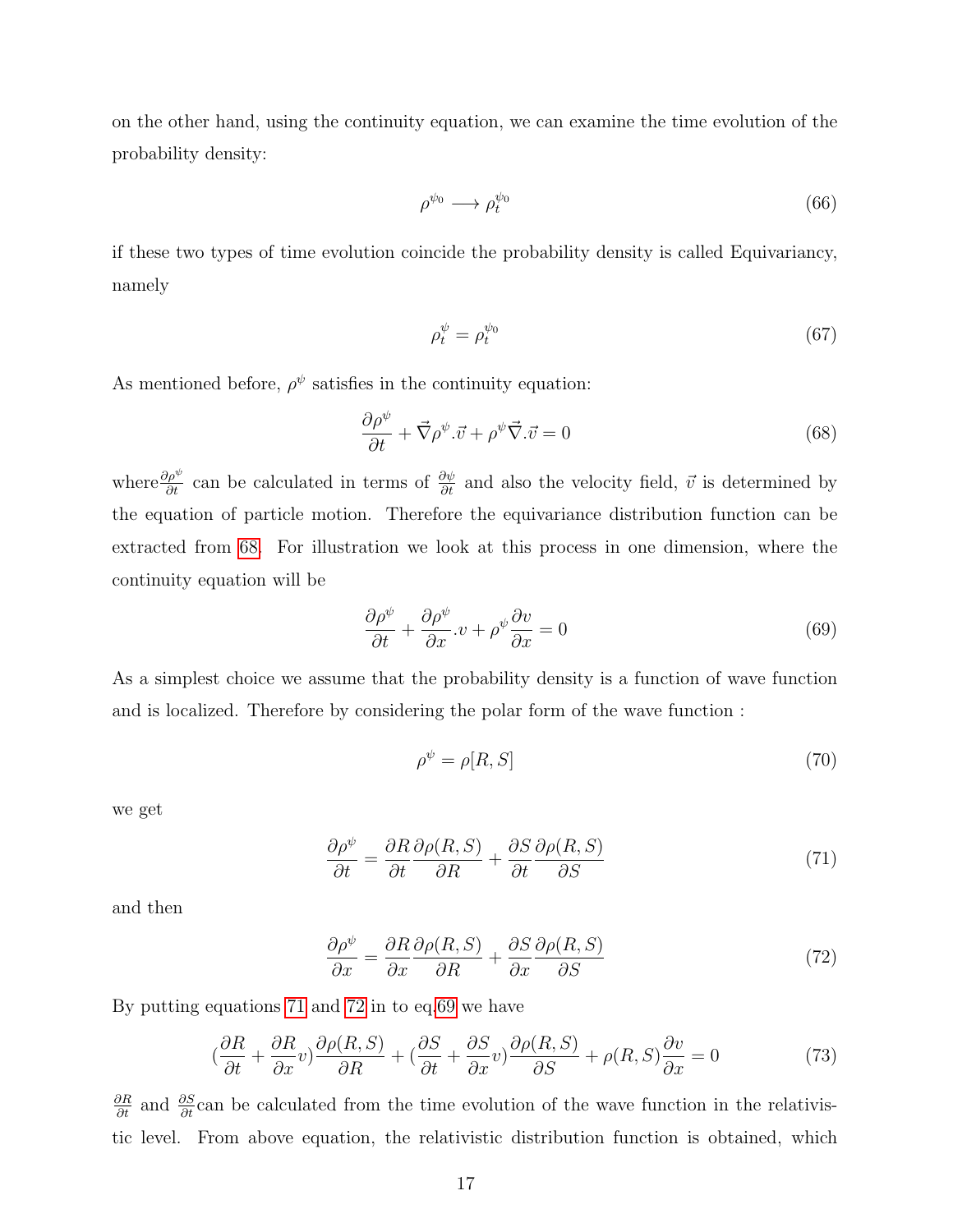is equvariante but with the insertion of [14,](#page-6-1) (35) and (36) instead of v,  $\frac{\partial R}{\partial t}$  and  $\frac{\partial S}{\partial t}$ , the above equation is more complex and is very difficult to solve whereas in nonrelativistic level distribution function is obtained as

$$
\rho = c_0 R^2 \tag{74}
$$

where  $c_0$  is a constant. Currently an exact solution for the relativistic distribution function is under investigation.

## VI. DISCUSSION

In this paper we presente a new relativistic generalization of the Bohmian Mechanics. This formalism implicitly shows that in the relativistic regime,  $\rho = |\psi|^2$  is not a valid assumption. Since the assumption of quantum equilibrium has a key role in deriving the Born Principle in the causal theory of measurements [\[9\]](#page-18-0), the measurement results for other quantities will deviate from the Born principle in the relativistic regime. It is clear that this formalism can not describe the phenomenon of particle creation and annihilation (which mostly occurs at high energy) as the standard relativistic quantum mechanics, which is also incapable of describing such phenomena. As a result, it is expected that the formalism presented here is correct only in the limit of weak relativistic regime i.e as long the kinetic energy is smaller than the rest energy and the probability of particle creation and annihilation is negligible. We describe the proper process to get out of the system from equilibrium quantum that is particularly important because the standard interpretation of the transition from quantum mechanics to quantum field theory is not so clear and the probabilistic wave function and the interpretation of  $|\psi|^2$  as a probability density, which is accepted in nonrelativistic quantum mechanics, and exactly how and at what stage in the quantum field theory is replaced.

<span id="page-17-1"></span><span id="page-17-0"></span><sup>[1]</sup> S. Weinberg, lectures on Quantum Mechanics,Cambridge University press (2013)

<sup>[2]</sup> G. Bacciagaluppi, A. Valentini, Quantum theory at the crossroads,) Cambridge University press 2007)

<span id="page-17-2"></span><sup>[3]</sup> L. de Broglie, in Electrons et Photons: Rapports et Discussions du Cinqui'em eConseil de Physique, ed. J. Bordet, Gauthier-Villars, Paris, 105 (1928), English translation: G. Baccia-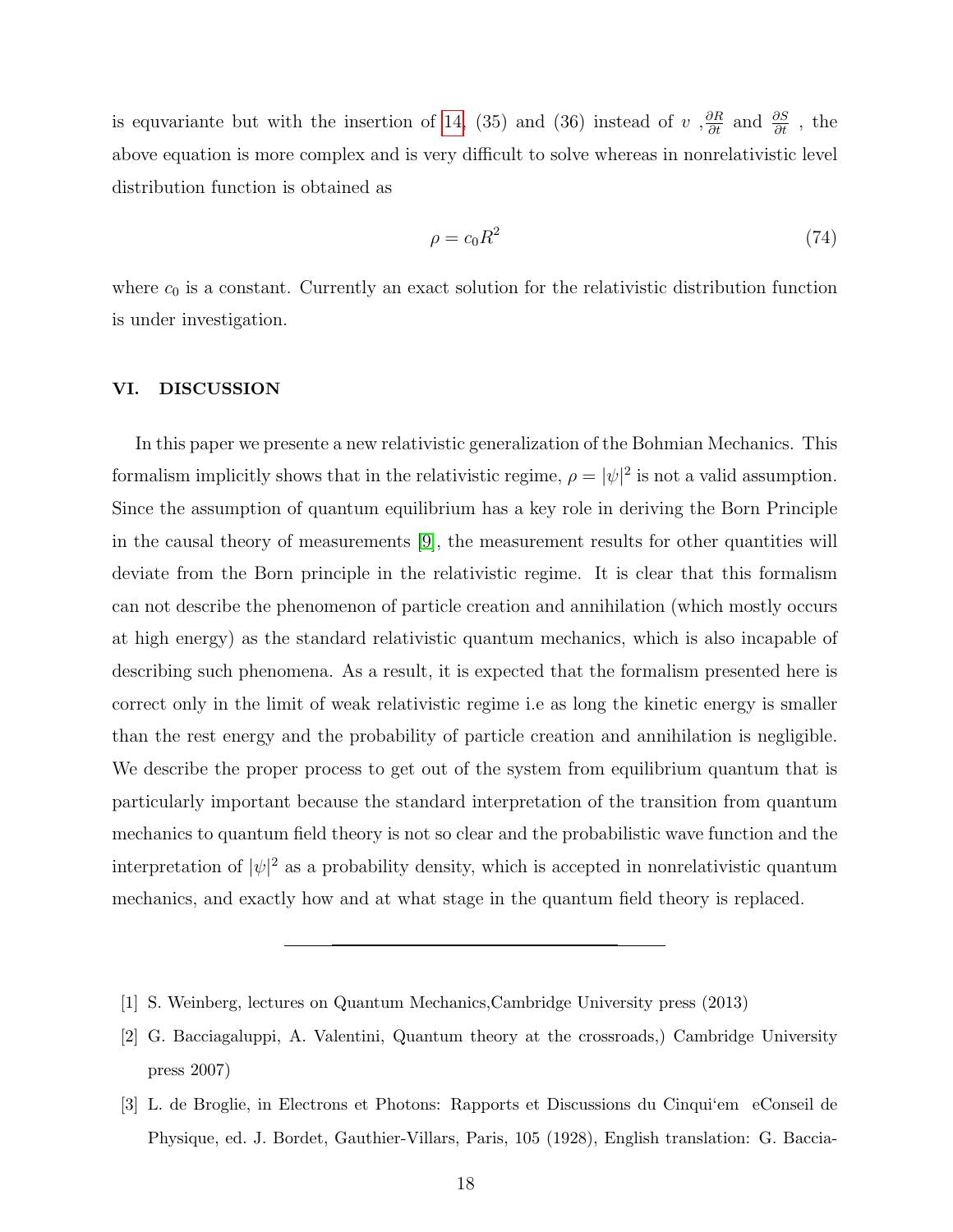galuppi and A. Valentini, Quantum Theory at the Crossroads, Cambridge University Press, forthcoming and [quant-ph/0609184.](http://arxiv.org/abs/quant-ph/0609184)

- [4] E. Schrodinger, The british jornal for the philosophy of science, Vol. 3, no.11, (1952), 233-242
- [5] J. S. Bell: Speakable and unspeakable in quantum mechanics. Cambridge: Cambridge University Press 1987.
- <span id="page-18-8"></span><span id="page-18-1"></span>[6] S. Goldstein, Bohmian mechanics and the quantum revolution, Synthese, 107: (1996) 145-165.
- [7] D. Bohm, A Suggested Interpretation of quantum theory in terms of hidden variables., Phys. Rev., 85: 2:(1952)166-193.
- <span id="page-18-0"></span>[8] D. Bohm, B.J. Hiley, The undivided universe, (London, Routledge 1993)
- <span id="page-18-2"></span>[9] P.R.Holland,The Quantum theory of motion,Cambridge university press,(1993)
- [10] D. Bohm, Prof that probability approaches  $|\psi|^2$  in casual interpretation of the quantum theory, Phys. Rev. 89:(1953) 2, 458-466.
- <span id="page-18-6"></span>[11] K. Berndl, M. Daumer, D. Durr, S. Goldstein, N. Zanghi, A Survey on Bohmian Mechanics, [arXiv:quant-ph/9504010](http://arxiv.org/abs/quant-ph/9504010)
- <span id="page-18-3"></span>[12] D. Durr, S. Goldstein, N. Zanghi, Bohmian equilibrium and the role of operators as observable in quantum theory, J. Stat, Phys. 116: (2004) 959-1055.
- <span id="page-18-5"></span>[13] D. Durr, S. Goldstein, N. Zangh, Quantum Physics Without Quantum Philosophy,(Springer 2013)
- <span id="page-18-7"></span>[14] D. Durr, S. Goldstein and N. Zangh', Quantum Equilibrium and the Origin of Absolute Uncertainty, J. Stat. Phys. 67, 843 (1992) and quantph/0308039.
- [15] D. Durr, S. Goldstein, T. Norsen,W. Struyve, and N. Zangh, Can Bohmian mechanics be made relativistic, [arXiv:1307.1714v](http://arxiv.org/abs/1307.1714)1
- <span id="page-18-4"></span>[16] P.R.Holland,Article title, Found.Phys,17,page number (1987)
- [17] D.V. Tausk, R. Tumulka, Can We Make a Bohmian Electron Reach the Speed of Light, at Least for One Instant?[,arXiv:0806.4476v](http://arxiv.org/abs/0806.4476)4
- <span id="page-18-9"></span>[18] Fathimah Shojai, Ali Shojai, About some problems raised by relativistic form of de Broglie-Bohm theory of pilot wave, [arXiv:quant-ph/0109025v](http://arxiv.org/abs/quant-ph/0109025)1(2001)
- [19] H.Nikoli'c , Relativistic quantum mechanics and the Bohmian interpretation,Found. Phys.Lett,18,549(2005)
- [20] H.Nikoli'c,Relativistic-covariant bohmian mechanics with proper foliation, [arXiv:1205.4102v](http://arxiv.org/abs/1205.4102)2(2012)